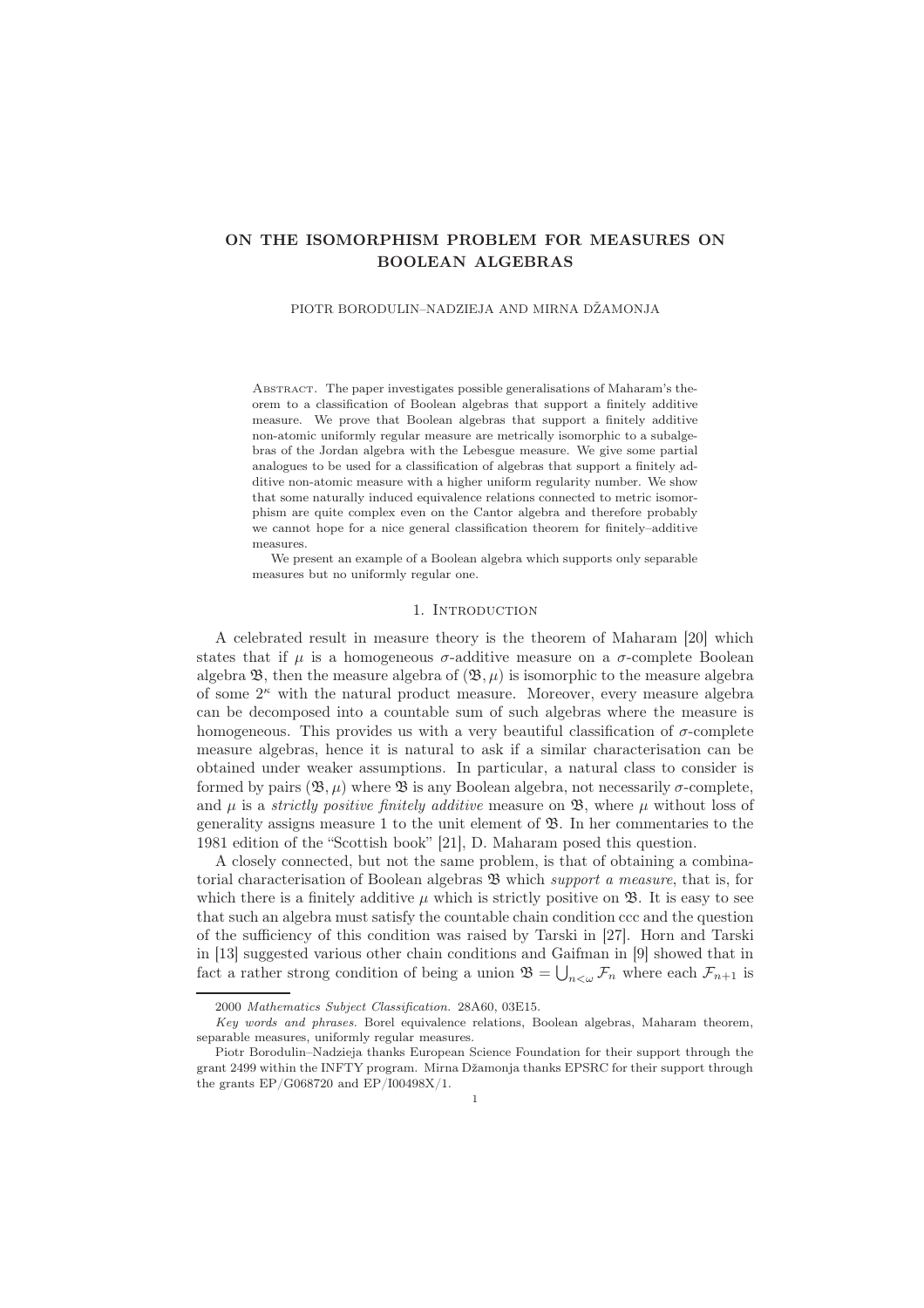$n$ -linked, does not suffice for  $\mathfrak{B}$  to support a measure. Kelley in [16] gave an exact combinatorial characterisation of Boolean algebras that support a measure, which we therefore call Kelley algebras. This characterisation is that  $\mathfrak{B}\setminus\{0\}=\bigcup_{n<\omega}^{\infty}\mathcal{F}_n$ , where each  $\mathcal{F}_n$  has a positive Kelley intersection number. The Kelley intersection number for a family F of sets is said to be  $\geq \alpha$  if for every  $n < \omega$  and every sequence of n elements of  $\mathcal F$  (possibly with repetitions), there is a subsequence of length at least  $\alpha \cdot n$  which has a nonempty intersection. Then the Kelley intersection number is the sup of all  $\alpha$  such that the intersection number of is  $\geq \alpha$ . This characterisation is unfortunately not very useful in practice, as it is hard to check, but nevertheless, it sheds light on our initial problem of classification. Namely, it shows that every  $\sigma$ -centred Boolean algebra does support a measure.<sup>1</sup> The  $\sigma$ -centred Boolean algebras are exactly the subalgebras of  $\mathcal{P}(\omega)$ , which for various good reasons are considered to be unclassifiable.

This detour shows that if we hope to have a classification of Kelley algebras, we should better first restrict to some reasonable subclass. Maharam's theorem suggests that there should be some cardinal invariant at least as a first dividing line, so the natural first reduction is to consider only those Boolean algebras that support a separable measure. This can be easily defined by noticing that a strictly positive measure  $\mu$  on a Boolean algebra  $\mathfrak B$  induces a metric d given by  $d(a, b) = \mu(a \bigtriangleup b)$ . This gives rise to the cardinal characteristics given by the density character of this metric space, which is exactly the Maharam type of a measure algebra if the algebra is  $\sigma$ -closed and the measure  $\sigma$ -additive and homogeneous. The measure  $\mu$  is said to be *separable* if the density character defined above is equal to  $\omega$ . The question of a combinatorial characterisation of Boolean algebras that support a separable strictly positive measure has already been considered by many authors, including Talagrand in [26], who proposed a plausible candidate characterisation and showed that even so it can only be true consistently. In [5] Džamonja and Plebanek have shown that there is a ZFC counterexample to this characterisation, therefore putting the characterisation programme back to zero.

Going back to the fact that all subalgebras of  $\mathcal{P}(\omega)$  are Kelley algebras, we note that it is rather easy to construct atomic separable measures: counting measures. Many subalgebras of  $\mathcal{P}(\omega)$  only support such a measure, so it is more natural to restrict our attention to the non-atomic case. For a Boolean algebra to support a non-atomic measure it is of course necessary that the algebra itself be non-atomic, so we shall mostly consider such algebras. In [5] it is shown that Martin's axiom (for cardinals  $\langle \mathbf{c} \rangle$ ) implies that every non-atomic Boolean algebra of size less than c supports a non-atomic separable measure, which shows on the one hand that the characterisation of algebras supporting a non-atomic separable measure is really about algebras of size  $\mathfrak c$  (it is easy to see that such a measure cannot exists on an algebra of size  $> \mathfrak{c}$ ), and on the other hand that a classification is difficult since it potentially includes all small enough non-atomic algebras.

Effros' paper [6] enunciated and Harrington–Kechris–Louveau paper [12] initiated a programme of a classification of equivalence relations on Polish spaces in order to use them as a measuring device for the classification difficulty of various problems naturally arising in mathematics. Namely, suppose that we wish to classify the objects in a certain class, say we are in a Polish space and we wish to classify definable subspaces of it according to some equivalence relation. The

<sup>&</sup>lt;sup>1</sup>This can also be seen using the Stone representation theorem.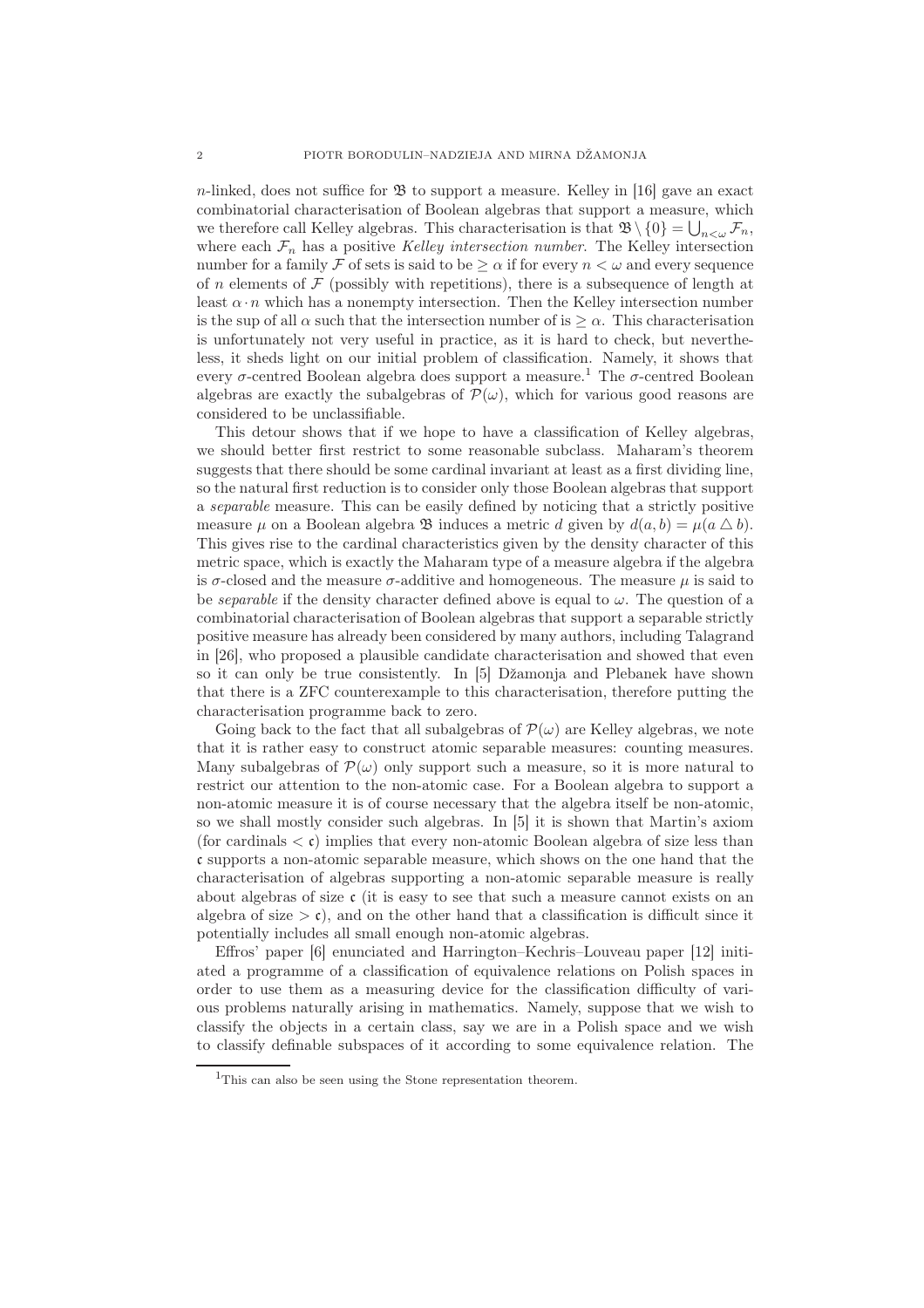equivalence relation may be understood as stating that any two equivalent objects have the same invariant. If this classification is useful, then the invariant should be definable and checking if two objects are in the same class should be doable in a definable way. If we show that such a definable classification is not possible, then we have shown that the class we started is unclassifiable in reasonable terms. Since the beginning of this programme there has emerged a powerful machinery which has been successfully used to show the complexity of various classification problems. In this paper our thesis is that the class of Boolean algebras supporting a separable measure is difficult to classify. To support it we would ideally like to use the descriptive set theoretic machinery mentioned above. However, we cannot approach this problem directly using the classification techniques of equivalence classes in Polish spaces, since the Boolean algebras in question cannot be coded as elements of a Polish space. On the other hand, since we are after a non-classification result, we may restrict to a subclass of our initial class, which may be seen as coming from a Polish space and show a non-classification of even that smaller class. This is exactly what we do, namely we simply consider the measures on the Cantor algebra, and we show that even in the class there the classification of measures up to isomorphism is basically Borel complete.

The above result shows that we cannot hope for a good classification theorem for finitely–additive measures. However, in the rest of the paper we argue that some partial classifications can be done. We cannot introduce a good invariant for classification but we can describe Boolean algebras with measures as subalgebras of some benchmark Boolean algebras satisfying some additional conditions. Restating the definition from the above, a measure  $\mu$  on  $\beta$  is separable iff there is a countable  $\mathfrak{A} \subseteq \mathfrak{B}$  which is  $\mu$ -dense in the sense that for every  $b \in \mathcal{B}$  and  $\varepsilon > 0$  there is  $a \in \mathfrak{A}$ such that  $\mu(a \bigtriangleup b) < \varepsilon$ . Let us say that  $\mathfrak{A} \subseteq \mathfrak{B}$  is  $\mu$ -uniformly dense if for every  $b \in \mathcal{B}$  and  $\varepsilon > 0$  there is  $a \in \mathfrak{A}$  such that  $a \leq b$  and  $\mu(b \setminus a) < \varepsilon$ . The uniform density of  $(\mathfrak{B}, \mu)$  can be defined as the smallest cardinal  $\kappa$  such that there is a  $\mu$ -uniformly dense  $\mathfrak{A} \subseteq \mathfrak{B}$  of size  $\kappa$ . Measures whose uniform density is  $\aleph_0$  are called uniformly regular and they have been considered in the literature, for example in [22], where it was shown that uniform regularity is quite different than separability. We show that in fact for the purposes of characterisation, uniformly regular measures are much superior to the separable ones, since our Theorem 4.9 gives that a Boolean algebra supports a non-atomic uniformly regular measure iff it is a subalgebra of the so called Jordan algebra, an algebra which is well known in the literature (see e.g. [14], [24] ). The Jordan algebra is a classical object that was introduced in the process of constructing the Jordan measure, in fact much before the Lebesgue measure. We prove that all non–atomic measures supported by the Jordan algebra are mutually isomorphic. Thus, we obtain something like Maharam theorem for uniformly regular measures: every uniformly regular non–atomic strictly positive measure defined on a "maximal possible" Boolean algebra is isomorphic to a Lebesgue measure on the Jordan algebra. [We recall in §4 that it is also known that algebras supporting a non-atomic separable measure are subalgebras of a fixed algebra (namely the Random one) but that there is no iff characterisation known.] Our results suggest that the classification of non-atomic Kelley algebras should proceed with the invariant being the uniform density rather than the Maharam type. Another conclusion is that although measures on the Cantor algebra form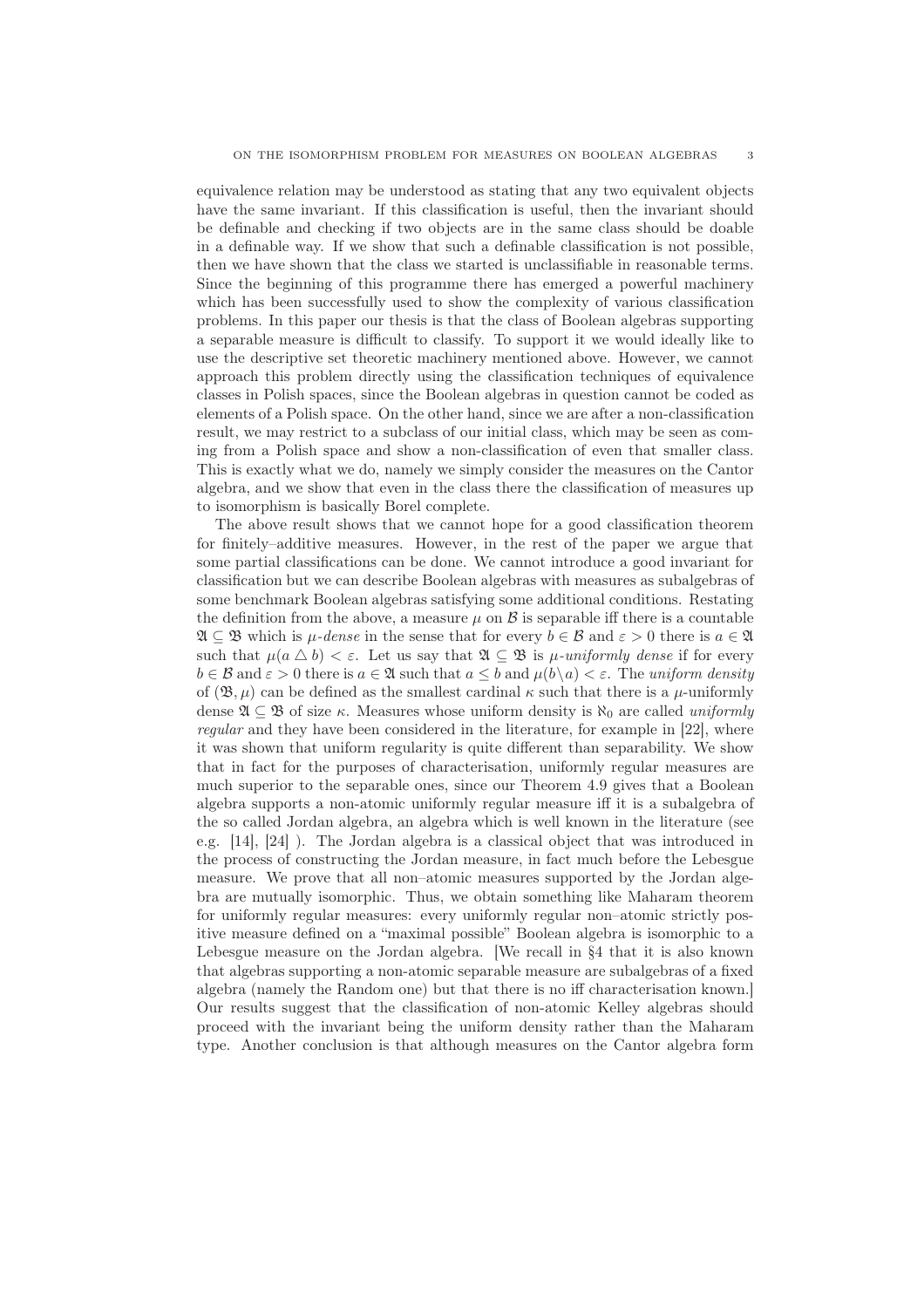a complicated structure with respect to isomorphism, they all have the same (up isomorphism) extension to a measure the Jordan algebra.

Moving on to a more general case, one should recall that in fact the separable case of Maharam's theorem was known earlier (it was used for example in classification theorems for commutative von Neumann algebras of operators on separable Hilbert spaces) see e.g. [23]) so one can see that the countable=separable case is the first building block of the classification. We would like to use our results on the classification of uniformly regular measures as a building block for the full classification accordying to the cardinal invariant of uniform regularity. It would be our goal to have a full analogue of Maharam's theorem. For the moment we only have partial results about the higher-dimensional case. We present them in Section 5.

The above considerations naturally raise the question of the identity of the classes that we are considering: for example is it possible that in fact the Boolean algebras that support a uniformly regular measure are exactly those that support a separable one? It follows from Theorem 4.9 that the Cohen algebra does not support a non-atomic uniformly non-regular measure, while it easily follows from the Kelley criterion and the fact that the Cantor algebra is dense in the Cohen algebra that the Cohen algebra does support a separable measure. We go further and in Theorem 6.3 discover a Kelley algebra which only supports separable measures but not a uniformly regular one.

Acknowledgements. We thank David Fremlin, Su Gao, Alain Louveau, Grzegorz Plebanek and Sławek Solecki for useful and interesting conversations on various parts of this paper.

### 2. Basic definitions

Throughout,  $\kappa$  stands for an infinite cardinal. By a *measure* we understand a finitely additive non-negative measure. If we say that a measure  $\mu$  is  $\sigma$ -additive on  $\mathfrak B$  we do not necessarily assume that  $\mathfrak B$  is  $\sigma$ -complete. We will consider only totally finite measures, so without loss of generality we only work with probability measures. A measure on a Boolean algebra is *non–atomic* if for every  $\varepsilon > 0$  there is a finite partition of unity into elements of measures at most  $\varepsilon$ .

We will denote elements of a Boolean algebra by small letters, the unity by 1 and zero by 0, unless we work with an algebra of sets. By  $\mathfrak{A}$  we denote the completion of a Boolean algebra A.

The Cantor algebra  $\mathfrak{A}_c$  is the only Boolean algebra, with respect to isomorphism, which is countable and non–atomic. By saying that a Boolean algebra has a Cantor subalgebra we understand that it has a subalgebra isomorphic to  $\mathfrak{A}_c$ . It will be convenient to see  $\mathfrak{A}_c$  as the Boolean algebra of clopen subsets of  $2^{\omega}$  with the product topology. Define the generating tree  $\mathcal T$  as

$$
\mathcal{T} = \{ [s] \colon s \in 2^{<\omega} \}
$$

and notice that  $\mathfrak{A}_c$  is generated by T. We will often identify T with  $2<sup>{\omega}</sup>$ .

The Cohen algebra  $\mathfrak C$  is the completion of  $\mathfrak A_c$ . In the above setting  $\mathfrak C$  can be seen as the algebra Borel(2<sup>ω</sup>)/Meager. The Lebesgue measure for us is the measure  $\lambda$ on  $\mathfrak{A}_c$  defined on  $\mathcal T$  by  $\lambda([s]) = 1/2^n$  if  $s \in 2^n$  and then extended to  $\mathfrak{A}_c$  and further to Borel(2<sup>ω</sup>). The Random algebra R is the Boolean algebra Borel(2<sup>ω</sup>)/{B  $\subseteq$  $2^{\omega}$ :  $\lambda(B) = 0$ .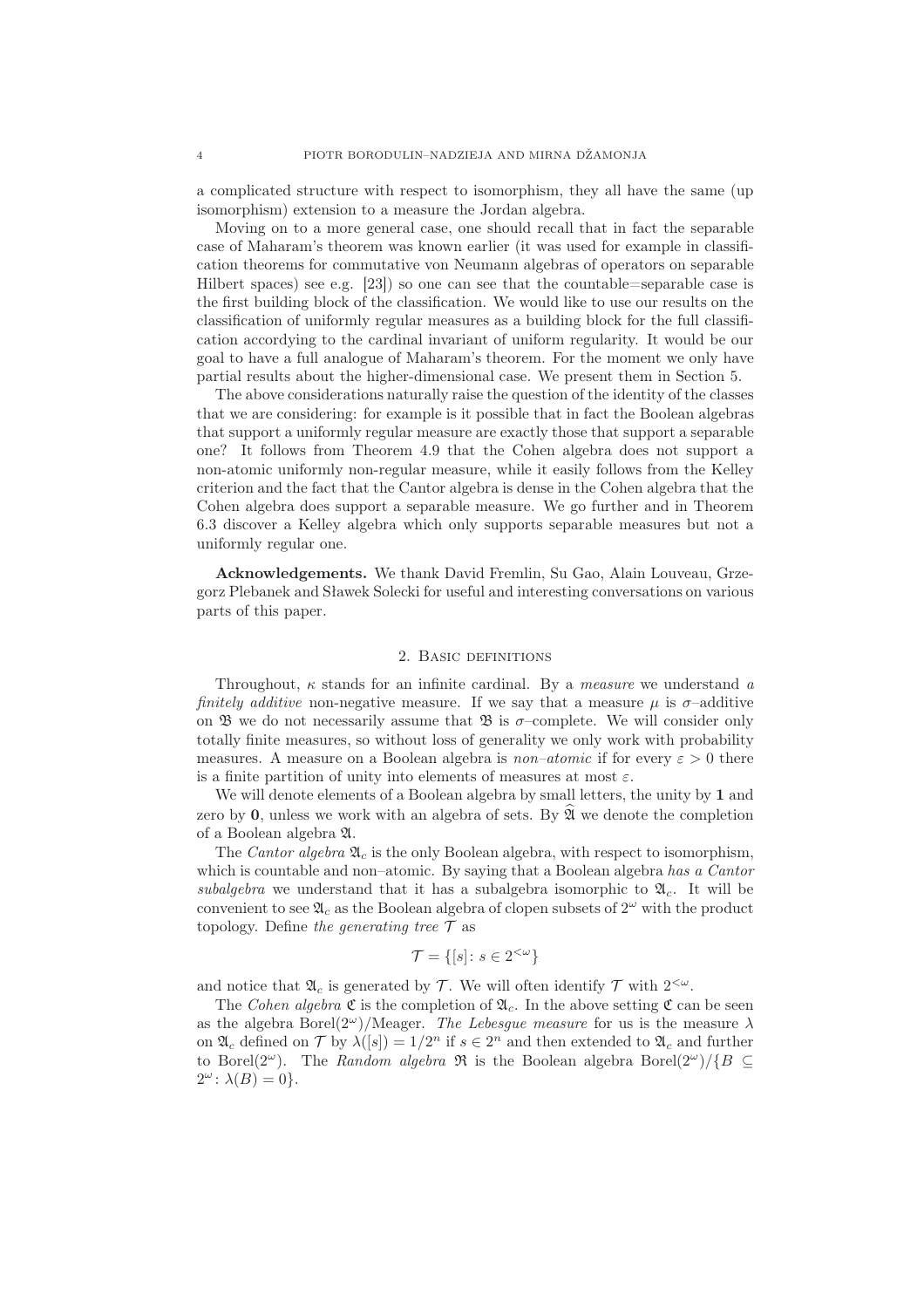We will say that a Boolean algebra *carries* a measure  $\mu$  if  $\mu$  is defined on the whole of  $\mathfrak{A}$ . If, additionally,  $\mu$  is strictly positive on  $\mathfrak{A}$ , we will say that  $\mathfrak{A}$  supports  $\mu$ . By a Kelley algebra we mean a Boolean algebra supporting a measure.

By Free( $\kappa$ ) we denote the free algebra on  $\kappa$  generators. A Boolean algebra is big if it has a subalgebra isomorphic to Free $(\omega_1)$ . Boolean algebras which are not big are small. The Cantor algebra  $\mathfrak{A}_{c}$  is isomorphic to Free( $\omega$ ).

We will say that a family  $\mathcal{D} \subseteq \mathcal{A}$  is  $\mu$ –dense in  $\mathcal{A}$ , if

$$
\inf \{ \mu(a \bigtriangleup d) : d \in \mathcal{D}, \ a \in \mathcal{A} \} = 0.
$$

A family  $\mathcal{D} \subseteq \mathcal{A}$  is uniformly  $\mu$ –dense in  $\mathcal{A}$  if

$$
\inf \{ \mu(a \setminus d) : d \in \mathcal{D}, \ a \in \mathcal{A}, \ d \leq a \} = 0.
$$

We will say that the measure  $\mu$  on  $\mathfrak A$  is *separable* if there is a countable  $\mu$ –dense family  $\mathcal{D} \subseteq \mathfrak{A}$  and the measure  $\mu$  on  $\mathfrak{A}$  is uniformly regular if there is a countable uniformly  $\mu$ –dense family  $\mathcal{D} \subseteq \mathfrak{A}$ .

Given a Boolean algebra  $\mathfrak A$  with a strictly positive measure  $\mu$ , we can define the Fréchet-Nikodym metric induced by  $\mu$  by:

$$
d_{\mu}(a,b) = \mu(a \bigtriangleup b), \text{ for } a, b \in \mathfrak{A}.
$$

Moreover, every function  $f: \mathfrak{A} \to \mathfrak{B}$  which is a (metric) isomorphism is an isometry of  $(\mathfrak{A}, d_{\mu})$  and  $(\mathfrak{B}, d_{\nu})$ . An isometry f between  $(\mathfrak{A}, d_{\mu})$  and  $(\mathfrak{B}, d_{\nu})$  is not necessarily a metric isomorphism ( $f(0)$ ) is not necessarily equal to 0), but the function  $g(a)$  =  $f(a) \bigtriangleup f(\mathbf{0})$  is:

**Proposition 2.1.** Suppose  $\mathfrak A$  supports a measure  $\mu$  and  $\mathfrak B$  supports  $\nu$ . If f is an isometry of  $(\mathfrak{A}, d_{\mu})$  and  $(\mathfrak{B}, d_{\nu})$ , then the function g defined by  $g(a) = f(a) \bigtriangleup f(\mathbf{0})$ is a metric isomorphism of  $(\mathfrak{A}, \mu)$  and  $(\mathfrak{B}, \nu)$ .

*Proof.* Using the fact that  $\nu(g(a)) = \mu(a)$  for each  $a \in \mathfrak{A}$  one can show that g is monotonic and if  $a \wedge b = 0$ , then  $g(a) \wedge g(b) = 0$ . The latter implies that  $g(a^c) = g(a)^c$  and  $\nu(g(a \vee b)) = \nu(g(a) \vee g(b))$  for each  $a, b \in \mathfrak{A}$  such that  $a \wedge b = 0$ . From the monotonicity and the latter it follows that  $q(a \vee b) = q(a) \vee q(b)$  for each  $a, b \in \mathfrak{A}$ . Hence, q is a metric isomorphism.

Notice that a measure  $\mu$  supported by  $\mathfrak A$  is separable if and only if the space  $(\mathfrak{A}, d_{\mu})$  is separable.

We will consider equivalence relations on Polish spaces. We say that an equivalence relation  $E$  on a Polish space X is *reducible* to an equivalence relation  $F$  on a Polish space Y if there is a Borel function  $f: X \to Y$  such that

$$
xEy
$$
 iff  $f(x)Ff(y)$ 

for each  $x, y \in X$ . Loosely speaking E is reducible to F if it is not more complex than F. There are several benchmark equivalence relations, which allow to place certain equivalence relation in the complexity hierarchy (see e.g. [10] or [15]). Particularly important is the notion of a Borel–complete (analytic–complete) equivalence relation, i.e. such that every Borel (analytic) equivalence relation can be reduced to it. An example of the former one is the isomorphism of countable graphs.

A Borel equivalence relation E is smooth if it is reducible to the relation of identity on a standard Borel space, the minimal equivalence relation with respect to reducibility among equivalence relations with uncountably many equivalence classes.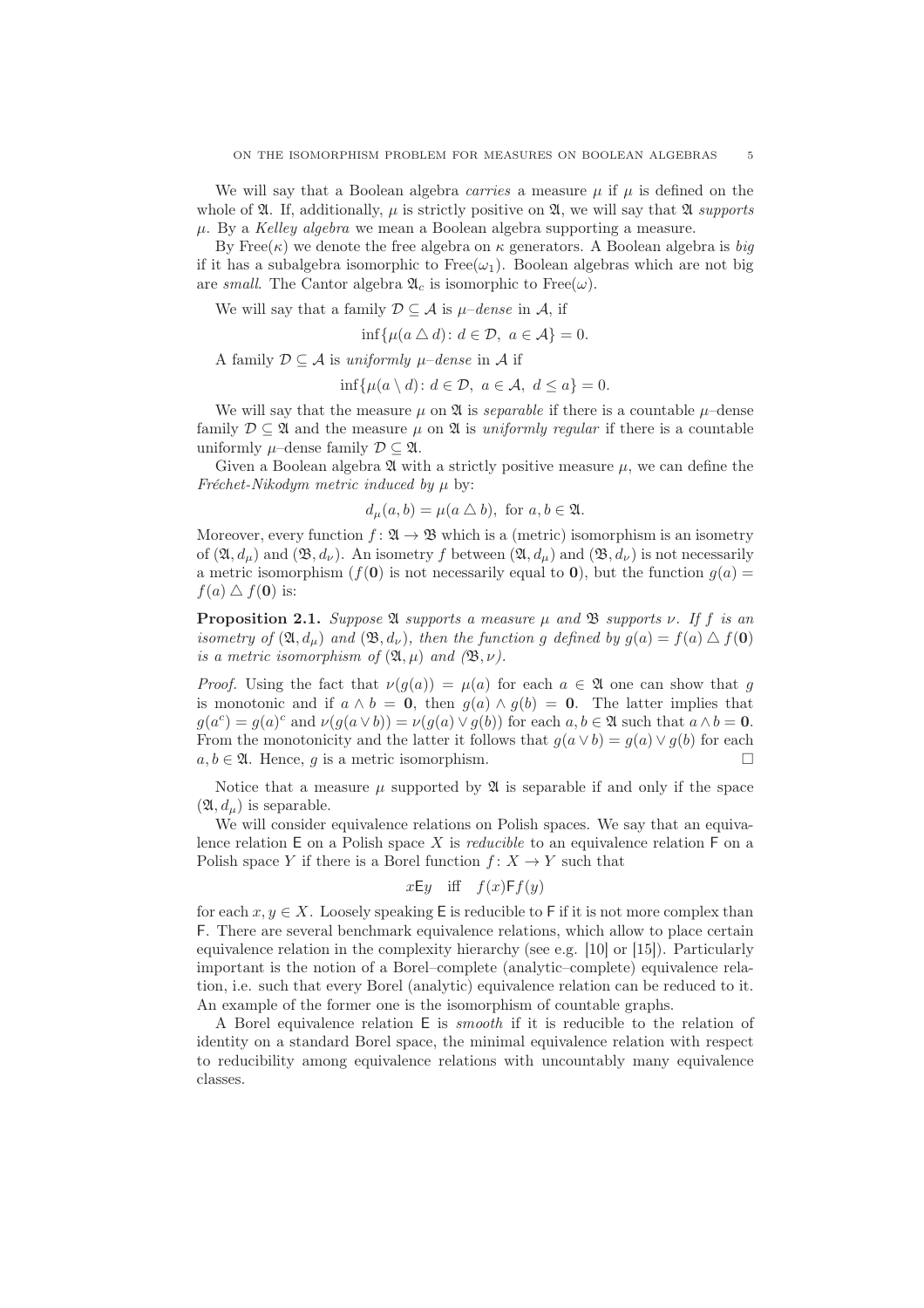#### 3. Equivalences of measures on the Cantor algebra

With the general aim of understanding the complexity of metric isomorphisms between Kelley algebras we here study the simplest possible (non–atomic) case: a metric isomorphism between measures defined on the Cantor algebra  $\mathfrak{A}_c$ .

We approach the question of the complexity of this relation by encoding measures in other mathematical objects. As we have noticed in Section 2, studying isomorphisms between measures on Boolean algebras is the same as investigating the isometry relation between (Fréchet–Nikodym) metric spaces. This is promising since the isometry of Polish spaces is a deeply explored equivalence relation. However we cannot use here directly its theory since it is unclear how to recognize Fréchet–Nikodym spaces within countable metric spaces and how the theory of complexity of isometries of Polish spaces can be used for countable metric spaces. We shall therefore use a different approach and study measures on the Cantor algebra. We will encode a strictly positive measure on Cantor algebra as a function from  $2^{&\omega}$  to  $(0,1)$ . We note that studying measures on the Cantor algebra is not the same as studying measures on the Cantor space, although these two topics are quite related. Any measure on the Cantor algebra induces a measure on the Cantor space. Conversely, any measure on the Cantor space can be restricted to the algebra of clopen sets and is thus related to a measure on the Cantor algebra. Measures on the Cantor space and many related concepts are studied in S. Gao's book [10]. <sup>2</sup>

We consider three equivalence relations which are strictly weaker than the metric isomorphism. They are defined on three different subfamilies of measures on  $\mathfrak{A}_c$  and they capture three different properties of measures: in Subsection 3.1 we deal with strictly positive measures and the equivalence relation induced by an automorphism of  $2<sup>{\omega}</sup>$ , in Subsection 3.2 we study all measures on  $\mathfrak{A}_c$  and the relation induced by the isomorphism of ideals on  $\mathfrak{A}_c$  and in Subsection 3.3 we investigate strictly positive non–atomic measures and the relation induced by the equality of ranges. These equivalence relations are in a way orthogonal to each other, i.e. there is no inclusion between any of their equivalence classes. None of the presented results can be used to show the complexity of the metric isomorphism in any of the above cases. Nevertheless, we try to draw some conclusions in Subsection 3.4.

3.1. Strictly positive measures on  $\mathfrak{A}_c$  and the relation induced by an **automorphism on**  $2<sup>{\infty}</sup>$ . By [11] (cf. [3, Section 2]), given any isomorphic copy of the Cantor algebra, there is a Borel procedure of finding its generating tree. We can identify the copy of  $\mathfrak{A}_c$  with  $\mathfrak{A}_c$  itself and the generating tree with  $2<sup>{\omega}</sup>$ . In this setting, every measure on  $\mathfrak{A}_c$  is uniquely determined by the values of this measure on  $2<sup>{\omega}</sup>$ . Hence, every measure supported by  $\mathfrak{A}_c$  is uniquely defined by an element of  $(0,1)^{2^{<\omega}}$ . Of course, not every function defined on  $2^{<\omega}$  can be extended to a measure on  $\mathfrak{A}_c$  but in fact we can treat every element of  $(0,1)^{2^{&\omega}}$  as a strictly positive measure on  $\mathfrak{A}_{c}$  by using the following Borel coding. Given  $f: 2^{<\omega} \to (0, 1)$ and  $s\in 2^{<\omega}$  let

$$
\mu_f(s) = \prod_{s(n)=0} f(s|n) \cdot \prod_{s(n)=1} (1 - f(s|n)).
$$

<sup>&</sup>lt;sup>2</sup>Note that some of the terminology used in  $\parallel$  is different than the one employed here, in particular our notion of a strictly positive measure on the Cantor algebra is called 'non-atomic' in [10].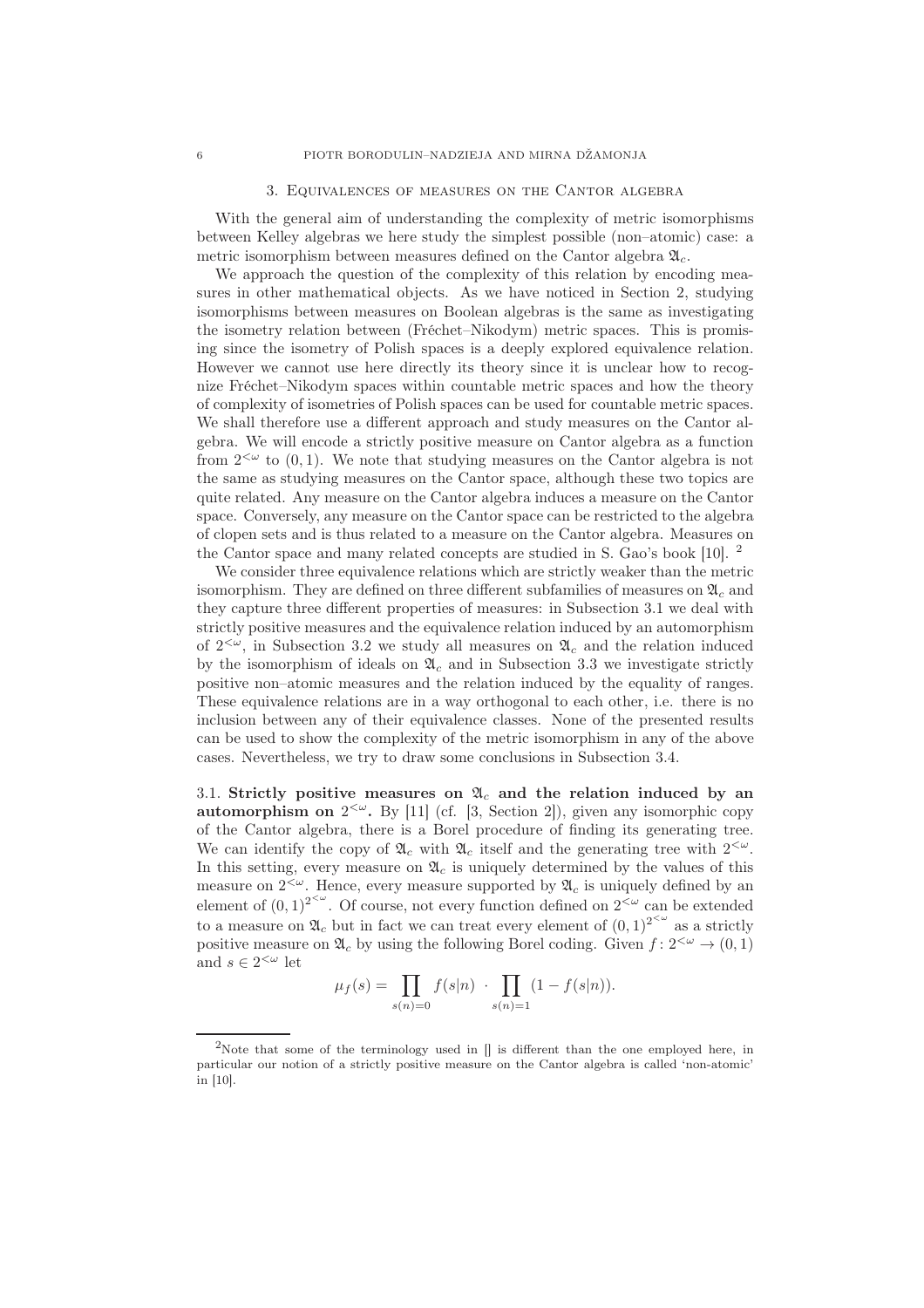So, we will treat the space of strictly positive measures on  $\mathfrak{A}_c$  as  $\mathsf{spM} = (0,1)^{2^{<\omega}}$ with the standard topology. It is a standard Borel space. Every element of spM uniquely defines a strictly positive measure, but a strictly positive measure can be coded in many elements of spM.

We can then see the metric isomorphism as an equivalence relation on the standard Borel space. Namely, we can consider the equivalence relation  $\equiv$  on spM induced by the metric isomorphism. Unfortunately, it is unclear to us how we can reduce  $\equiv$  to an equivalence relation whose complexity is known, or which known equivalence relations can be reduced to ≡, although it looks like ≡ should be Borel complete. We can however say something about other equivalence relations connected to the metric isomorphism.

Denote by  $\equiv_c$  the following equivalence relation on spM:

 $f \equiv_c g$  if there is an automorphism  $\varphi$  of  $2^{<\omega}$  such that  $\forall s \in 2^{<\omega} f(s) = g(\varphi(s)).$ 

Notice that  $f \equiv_c g$  implies  $f \equiv g$  (but the reverse implication does not hold).

As  $\equiv_c$  is defined by an automorphism of a compact Polish group, it follows from the known results in the theory of equivalence relations that it is a smooth Borel equivalence relation. We give a direct proof which also allows us to compare  $\equiv_c$ with a well studied equivalence. Namely, denote by ≅ the isomorphism of countable graphs. Note that ∼= considered on the space of finitely branching trees is a Borel equivalence relation (cf. [8, Theorem 1.1.3]).

## **Theorem 3.1.**  $\equiv_c$  is Borel reducible to the isomorphism of finitely branching trees.

*Proof.* We describe how to code an element of  $(0, 1)^{2^{<\omega}}$  in a finitely branching tree (in a Borel way).

Every real  $r \in (0,1)$  (in fact we will treat r as an element of  $2^{\omega}$ ) can be coded in a finitely branching tree, e.g. in the following way. Start with a countable tree  $\omega$ with the relations given by  $nRm$  if and only if  $m = n + 1$  and then add a terminal node to m-th vertex if  $r(m) = 1$ .

Fix a function  $f: 2^{<\omega} \to (0, 1)$ . Start with  $T_0 = 2^{<\omega}$  and then stick to every  $s \in T_0$  the graph coding  $f(s)$ . We will denote the function described in this way by  $\Psi$ . Notice that  $\Psi$  is Borel.

Denote by  $\cong$  the isomorphism relation on countable graphs. We will show that  $\Psi(f) \cong \Psi(q)$  if and only if  $f \equiv_c q$ .

Assume that there is an isomorphism of graphs  $F: \Psi(f) \to \Psi(g)$ . No vertex s from  $T_0$  can be mapped to a vertex from a code of a real, since s has infinitely many pairwise *disjoint* vertices below, contrary to the vertices in the codes of reals. Thus,  $F[T_0] = T_0$  and  $F[T_0]$  has to be an automorphism. Moreover, two codes of reals are isomorphic only if they code the same real, so finally  $f \equiv_c g$ . On the other hand, an isomorphism  $G: f \to g$  witnessing  $f \equiv_c g$  clearly induces an isomorphism between  $\Psi(f)$  and  $\Psi(g)$ .

Thus,  $\equiv_c$  is Borel reducible to  $\cong$  on finitely–branching trees.  $\Box$ 

3.2. All measures on  $\mathfrak{A}_c$  and the relation induced by the isomorphism of ideals on  $\mathfrak{A}_c$ . We can also code measures on  $\mathfrak{A}_c$  which are not necessarily strictly positive. We can use the same formula as for strictly positive measures but we should consider only those functions from  $2<sup>{\omega}</sup>$  to  $[0,1]$  satisfying the  $(\Pi_2^0)$ condition:

 $\forall s \in 2^{<\omega}$   $(f(s) = 0 \implies (f(s \land 0) = 0 \text{ and } f(s \land 1) = 0)).$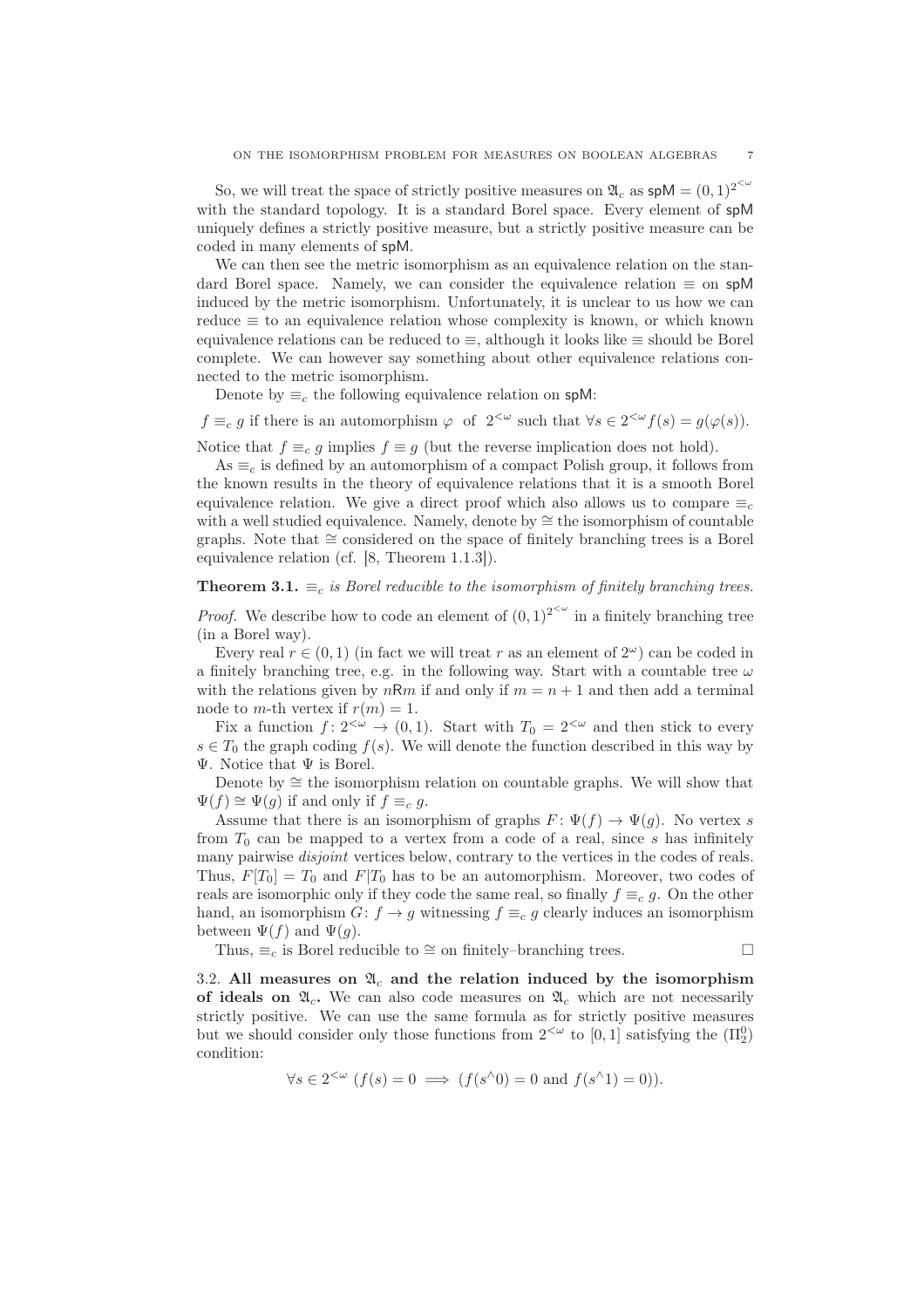Denote by M the space of elements of  $[0,1]^{2^{<\omega}}$  satisfying the above condition. Notice that since M is a  $G_{\delta}$  subspace of  $[0,1]^{2<\omega}$ , it is a standard Borel space. We denote  $by \equiv$  the equivalence relation on M induced by the metric isomorphism. Denote by  $=$ <sup>+</sup> the equivalence relation on  $(0, 1)^\omega$  of equality of countable subsets (i.e.  $(x_n)$  =  $^+(y_n)$  iff  $\{x_n : n \in \omega\}$  =  $\{y_n : n \in \omega\}$ . This is a Borel equivalence relation strictly simpler than graph isomorphism but still quite complex (see e.g. [10, Section 15.3]).

By  $\equiv_m$  we mean the relation on M defined by

 $f \equiv_m g$  iff  $(f(s) = 0 \iff g(s) = 0$  for each  $s \in 2^{<\omega}$ .

Clearly  $f \equiv_m g$  if and only if the measures  $\mu_f$  and  $\mu_g$  are mutually absolutely continuous. This relation in the context of Cantor algebras is  $\Pi_2^0$  and is actually smooth. In the context of Cantor spaces, it is a  $\Pi_3^0$  relation and  $=^+$  is reducible to  $\equiv_m$  (see [10, Lemma 8.5.5]).

We are interested in a related equivalence relation:

$$
f \equiv_z g
$$
 if there is  $g' \equiv g$  such that  $f \equiv_m g'$ .

Theorem 3.2.  $\equiv_z$  is Borel complete.

Proof. We will use the fact that the isomorphism relation of ideals on the Cantor algebra is Borel complete (see [3, Theorem 4]). Ideals on  $\mathfrak{A}_c$  are isomorphic if there is an automorphism of  $\mathfrak{A}_c$  sending one to another. Notice that ideals on  $\mathfrak{A}_c$  are equal if they are equal on its generating tree.

Every proper ideal  $\mathcal I$  on  $\mathfrak{A}_c$  can be coded in a measure. We define the measure inductively with respect to the generating tree  $2<sup>{\omega}</sup>$ . For each  $s \in 2<sup>{\omega}</sup>$ </sup>

- if  $\mu(s) = 0$ , then  $\mu(s^{\wedge}0) = \mu(s^{\wedge}1) = 0$ ;
- if  $\mu(s) > 0$  and both  $s^{\wedge}0$  and  $s^{\wedge}1$  are not in *I*, then let  $\mu(s^{\wedge}0) = \mu(s^{\wedge}1) =$  $1/2 \mu(s)$ :
- finally, notice that if  $\mu(s) > 0$  and for some  $l < 2$ ,  $s^{\wedge} l \in \mathcal{I}$ , then  $s^{\wedge}(1-l) \notin \mathcal{I}$ . We define  $\mu(s^{\wedge}(1-l)) = \mu(s)$  and  $\mu(s \wedge l) = 0$ .

Now, encode the measure in M by the procedure described above. In this way we assign to each ideal  $\mathcal I$  on  $\mathfrak A_c$  an element  $f_{\mathcal I}$  of M in such a (Borel) way that  $f_{\mathcal{I}} \equiv_z f_{\mathcal{I}}$  if and only if the ideals are isomorphic.

3.3. Strictly positive non–atomic measures on  $\mathfrak{A}_c$  and relation induced by ranges of measures. The basic property which allows to distinguish measures defined on  $\mathfrak{A}_c$  is the range. If  $\text{rng}(\mu) \neq \text{rng}(\nu)$ , then  $\mu$  and  $\nu$  cannot be metrically isomorphic. So, it is tempting to code a measure in the countable subset of  $[0,1]$ as its range. However, there are some reasons why this coding is not useful for our purposes. Firstly, only particular subsets of [0, 1] can serve as a range of a measure. Secondly, two non–isomorphic measures can have the same range.

Indeed, consider  $\mathfrak{B} \subseteq \mathfrak{A}_c$  (treated here as Clopen(2<sup>ω</sup>)) generated by  $B_0 = [(0, 0)],$  $B_1 = [(0, 1)], B_2 = [(1, 0)]$  and  $B_3 = [(1, 1)].$  Let  $\mu$  and  $\nu$  be measures defined on **B** in the following way. Let  $\mu(B_0) = \mu(B_1) = 1/4$ ,  $\mu(B_2) = 3/8$ ,  $\mu(B_3) = 1/8$ . Let  $\nu(B_0) = \nu(B_3) = 3/8$  and  $\nu(B_1) = \nu(B_2) = 1/8$ . Clearly,  $\text{rng}(\mu) = \text{rng}(\nu)$  and  $\mu$ and  $\nu$  are not isomorphic. Now, extend  $\mu$  and  $\nu$  to  $\mu'$  and  $\nu'$  defined on  $\mathfrak{A}_c$  in such a way that  $\text{rng}(\mu') = \text{rng}(\nu')$  and  $\mu'(A) \notin \mathbb{Q}$  for every  $A \in \mathfrak{A}_c \setminus \mathfrak{B}$ . It is easy to see that it can be done and that it follows that  $\mu'$  and  $\nu'$  are not isomorphic.

However, there exists quite a nice coding of measures into countable subsets of  $(0, 1)$ , at least for non–atomic strictly positive measures. Denote by naM the (Borel)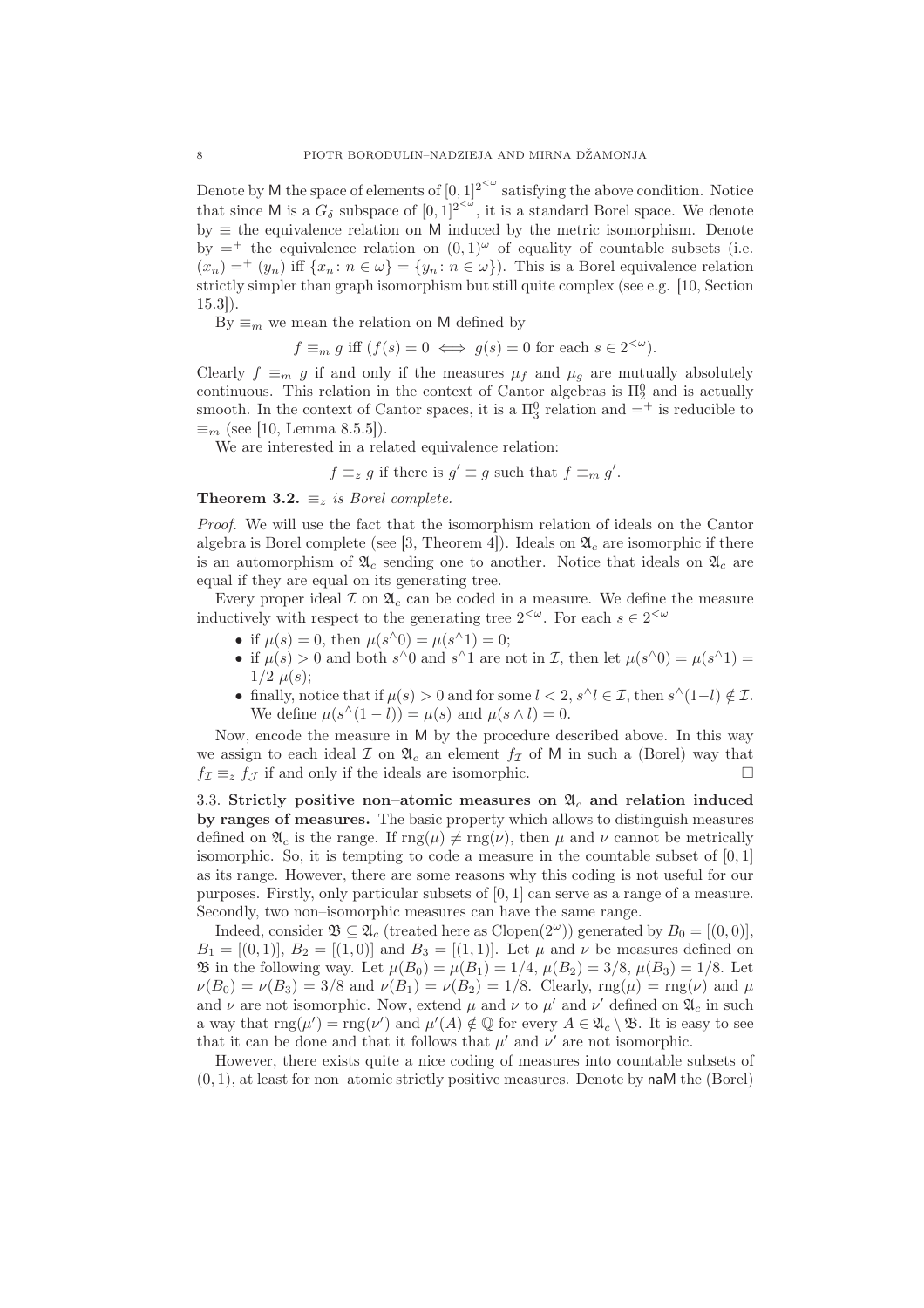subspace of spM consisting of those elements of spM which induce non–atomic measures. Enumerate  $2^{<\omega}\setminus\{\emptyset\} = \{s_n : n \in \omega\}$  in such a way that  $|s_n| < |s_{n+1}|$  or  $|s_n| = |s_{n+1}|$  and  $s_n <_{lex} s_{n+1}$  for each n. For  $s \in 2^{< \omega}$  define

$$
\widehat{s} = \bigcup \{ [t] \colon |t| = |s| \text{ and } t <_{lex} s \}.
$$

Notice that  $\hat{\mathcal{T}} = {\widehat{s_n} : n \in \omega}$  generates  $\mathfrak{A}_c$ . Now, define f: naM  $\rightarrow$   $[(0, 1)]^{\omega}$  by

$$
f(g)(n) = \mu_g(\widehat{s_n}),
$$

where  $\mu_q$  is the measure induced by  $g \in \text{naM}$ . In other words,  $r \in (0,1)$  is an element of  $f(\mu)$  if there is a level l of  $2<sup>{\omega}</sup>$  and a number  $n < 2<sup>l</sup>$  such that the sum of measures of first n elements of this level equals  $r$  (whatever is meant by "first  $n$ elements of level" as long as we have some fixed Borel procedure in mind).

Denote by  $\equiv_r$  the equivalence relation of measures on the Cantor algebra such that  $\mu \equiv_r \nu$  iff rng $(f(\mu)) = \text{rng}(f(\nu)).$ 

**Theorem 3.3.** (1) f is onto a  $G_{\delta}$  subset of  $[(0,1)]^{\omega}$ ,

(2) f is Borel,

- (3)  $\mu \equiv_r \nu$  implies  $\mu \equiv \nu$  but the reverse implication does not hold,
- $(4) \equiv_{r}$  is reducible to  $=^{+}$ .

*Proof.* To see (1) notice that a sequence is in the range of f if it is dense in  $(0, 1)$  (a  $G_{\delta}$  condition) and satisfies a certain more complicated, though still  $G_{\delta}$ , condition of "intertwining"  $(0 < x_0 < 1, 0 < x_1 < x_0 < x_2 < 1, 0 < x_3 < x_1 < x_4 < x_0 <$  $x_5 < x_2 < x_6 < 1$  and so on).

(2) is immediate.

To prove (3) assume that  $\text{rng}(f(\mu)) = \text{rng}(f(\nu))$ . We will define a metric isomorphism  $\varphi$  between  $(\mathfrak{A}_c, \mu)$  and  $(\mathfrak{A}_c, \nu)$ . Since  $\mu$  and  $\nu$  are strictly positive, they are one–to–one on  $\hat{\mathcal{T}}$  and therefore the following definition of a measure–preserving bijection  $\hat{\varphi}$ :  $\hat{\mathcal{T}} \to \hat{\mathcal{T}}$  makes sense:

$$
\widehat{\varphi}(\widehat{s}) = t \text{ iff } t \in \widehat{\mathcal{T}} \cap \nu^{-1}[\mu(\widehat{s})].
$$

Using  $\widehat{\varphi}$  one can define in a natural way a measure–preserving bijection  $\varphi' : \mathcal{T} \to \mathcal{T}'$ , where  $\mathcal{T}'$  is a generating tree of  $\mathfrak{A}_c$ :

$$
\varphi'(s_{n+1}) = \widehat{\varphi(s_{n+1})} \setminus \widehat{\varphi(s_n)}
$$

if  $|s_n| = |s_{n+1}|$  and

$$
\varphi'(s_{n+1}) = \widehat{\varphi(s_{n+1})}
$$

otherwise. Clearly  $\varphi'$  has a unique extension to an isomorphism  $\varphi: \mathfrak{A}_c \to \mathfrak{A}_c$  such that  $\nu(\varphi(a)) = \mu(a)$  for each  $a \in \mathfrak{A}_c$ .

To see the second part of (3) consider  $\mu$  which is one–to–one on  $\mathfrak{A}_c$  and  $\nu$  defined by  $\nu(a) = \mu(q(a))$ , where q is a nontrivial automorphism of  $\mathfrak{A}_c$ . Then  $\mu \equiv \nu$  but  $\text{rng}(f(\mu)) \neq \text{rng}(f(\nu)).$ 

(1) and (2) imply that the equivalence relation  $\equiv_r$  is reducible to  $=^+$  restricted to a  $G_{\delta}$  subset of  $(0, 1)^{\omega}$ , which is itself reducible to =<sup>+</sup>.

3.4. Problems. We have shown that two equivalence relations similar to metric isomorphism of strictly positive measures on  $\mathfrak{A}_c$  are Borel. However, since both of them seem to be much simpler than the metric isomorphism, we think that the metric isomorphism itself is probably more complicated, even if considered only on strictly positive non–atomic measures on  $\mathfrak{A}_c$ .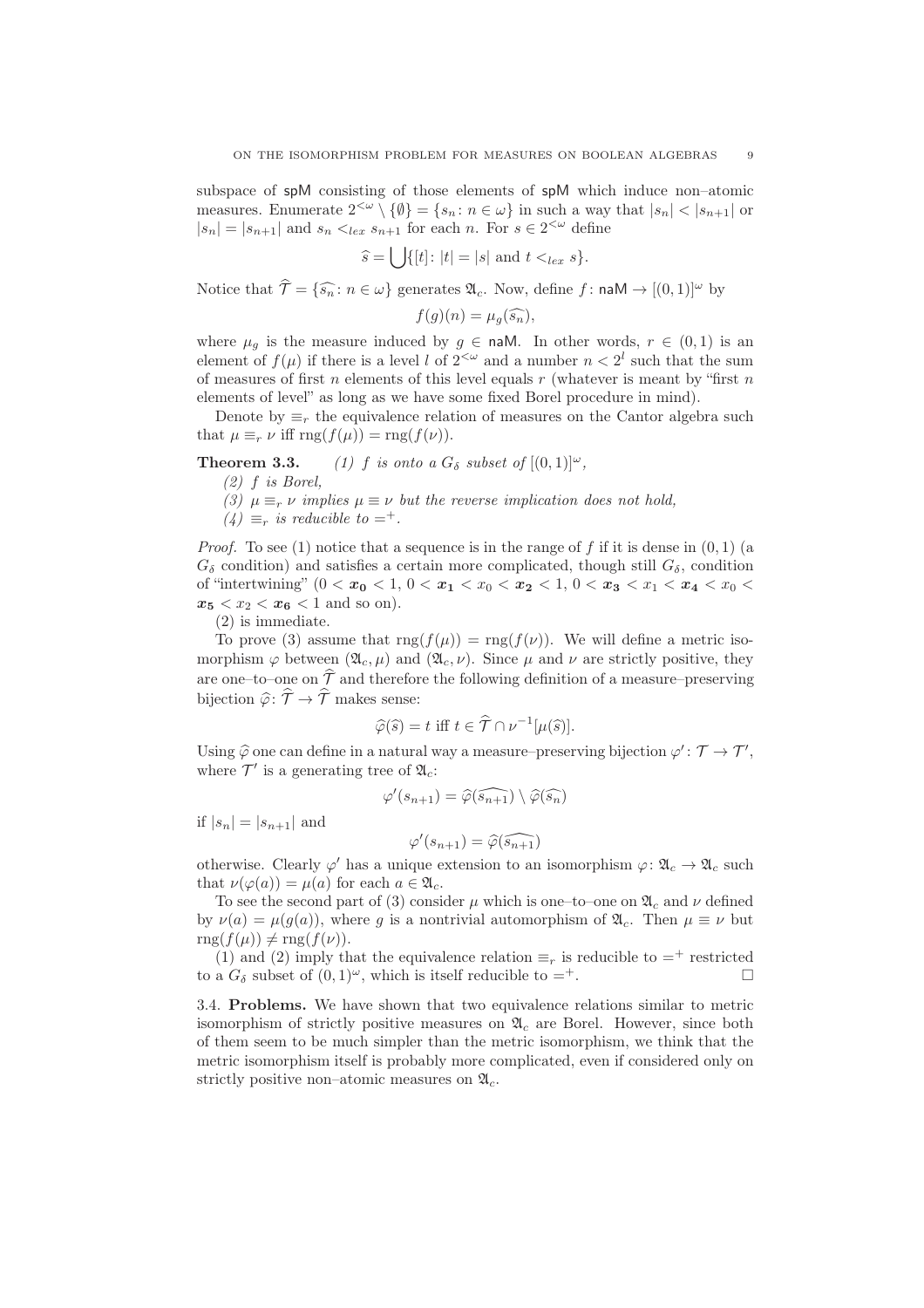Problem 3.4. What is the complexity of the equivalence relation of the metric isomorphism of strictly positive measures on  $\mathfrak{A}_{c}$ ? What is the complexity of the metric isomorphism of strictly positive non-atomic measures on  $\mathfrak{A}_c$ ?

Theorem 3.2 suggests that the isomorphism of measures which are not necessarily strictly positive is most probably more complicated.

Problem 3.5. What is the complexity of the equivalence relation of the metric isomorphism of all measures on  $\mathfrak{A}_c$ ?

Let us also indicate another possible area of research.

Superatomic Boolean algebras are known to have good classification (they are classified by  $(\alpha, \beta)$ , where  $\alpha$  is the Cantor–Bendixon height and  $\beta$  is the number of atoms in the last Cantor–Bendixon derivative, cf. [4, Section 4]). Moreover, all measures on superatomic algebras are purely atomic, i.e. of the form

$$
\mu = \sum_{n \in \omega} a_n \delta_{x_n}
$$

for a sequence of real numbers  $(a_n)_n$  and a sequence of points  $(x_n)_n$  in the Stone space of the algebra. These facts motivate:

Problem 3.6. Is there a (reasonable) classification of measures on countable superatomic Boolean algebras?

## 4. A characterization of uniform regularity

In this section we will prove the following theorem.<sup>3</sup>

**Theorem 4.1.** Assume that a Boolean algebra  $\mathfrak A$  supports a uniformly regular non–atomic measure  $\mu$ . Then  $(\mathfrak{A}, \mu)$  is metrically isomorphic to a subalgebra of the Jordan algebra with the Lebesgue measure. Consequently, a Boolean algebra supports a non–atomic uniformly regular measure if and only if it is isomorphic to a subalgebra of the Jordan algebra  $\mathcal J$  containing a dense Cantor subalgebra.

At first, we show that the Boolean algebras supporting non–atomic uniformly regular measures can be seen as subalgebras of the Cohen algebra:

**Proposition 4.2.** Assume that a Boolean algebra  $\mathfrak{A}$  supports a non-atomic uniformly regular measure  $\mu$ . Then  $\mathfrak A$  is isomorphic to a subalgebra of the Cohen algebra.

Before proving the above proposition we will show a more general fact. Recall that every finitely additive measure on a Boolean algebra A has a unique extension to a measure on its completion  $\mathfrak{A}$ .

**Proposition 4.3.** Assume that a Boolean algebra  $\mathfrak A$  supports a measure  $\mu$  and that  $\mathfrak B$  is uniformly  $\mu$ -dense in  $\mathfrak A$ . Then  $(\mathfrak A, \mu)$  is metrically isomorphic to  $(\mathfrak A', \mu'),$ where  $\mathfrak{A}' \subseteq \widehat{algb}$  and  $\mu'$  is the unique extension of  $\mu|_{\mathfrak{B}}$  to  $\widehat{\mathfrak{B}}$ .

*Proof.* Define a function  $\varphi: \mathfrak{A} \to \widehat{\mathfrak{A}}$  in the following way:

$$
\varphi(a) = \bigvee \{b \in \mathfrak{B} \colon b \le a\}.
$$

We will prove that this function is a homomorphism. Everywhere below we assume that  $b \in \mathfrak{B}$ .

<sup>&</sup>lt;sup>3</sup>We emphasize that homomorphisms throughout are not assumed to preserve infinitary operations.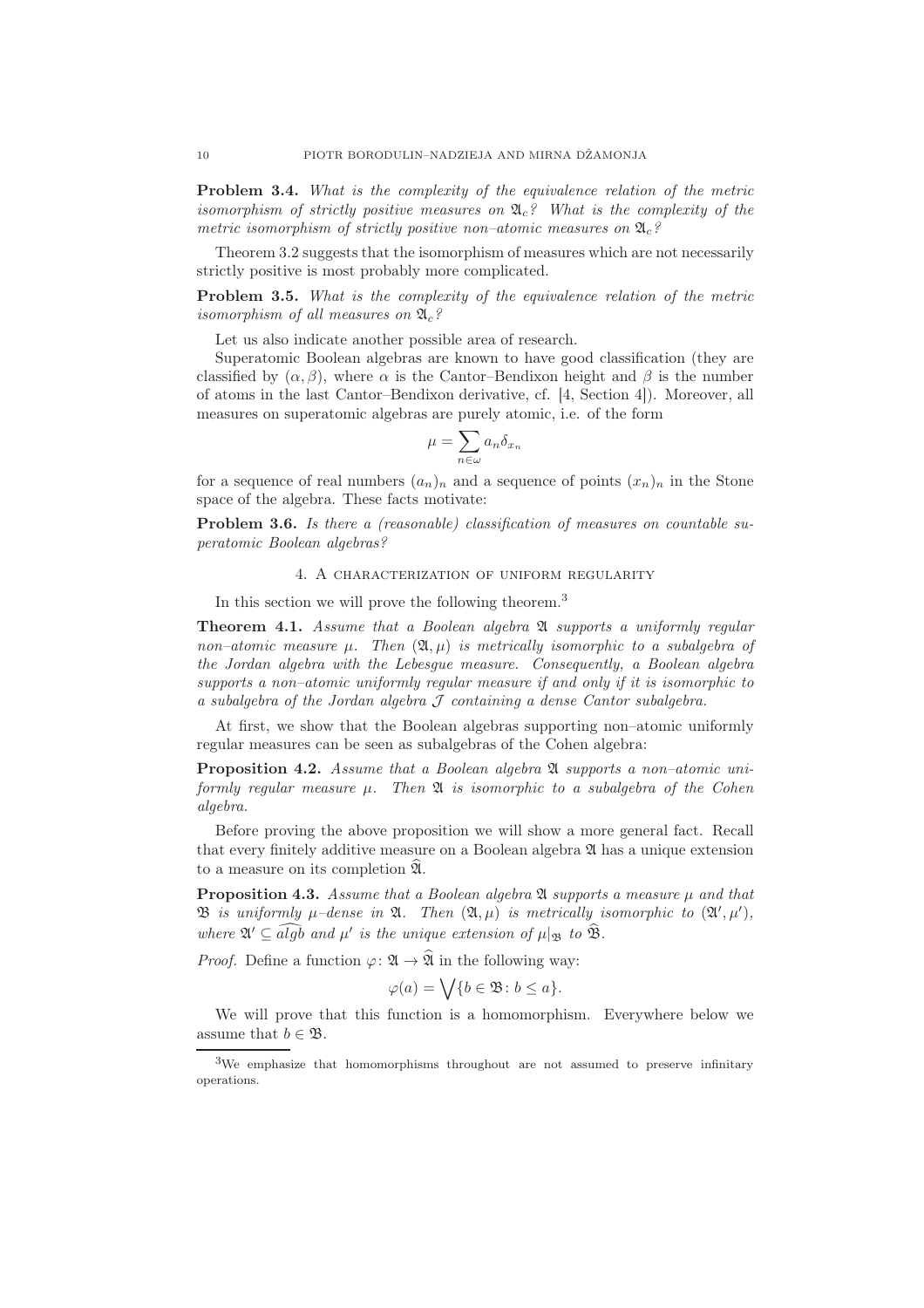ON THE ISOMORPHISM PROBLEM FOR MEASURES ON BOOLEAN ALGEBRAS 11

• ∨. Observe that

$$
\bigvee \{b\in \mathfrak{B}\colon b\leq f\vee g\}\geq (\bigvee \{b\in \mathfrak{B}\colon b\leq f\}\vee \bigvee \{b\in \mathfrak{B}\colon b\leq g\}).
$$

Suppose that the above inequality is strict. Then, since  $\mathfrak{B}$  is dense in  $\mathfrak{B}$ , we would find nonzero  $x \in \mathfrak{B}$  such that

$$
x \leq \varphi(f \vee g) \setminus (\varphi(f) \vee \varphi(g)).
$$

We have  $x \wedge f \neq 0$  or  $x \wedge g \neq 0$  (otherwise, we would have  $x \wedge a = 0$  for every  $a \leq f \vee g$ , but this is impossible since  $x \leq \varphi(f \vee g)$ . Say  $x \wedge f \neq 0$ . As **B** is dense in **2**, there is  $b \in \mathcal{B}$  such that  $b \leq x \wedge f$ . Then  $b \leq f$  and  $b \leq x$ , a contradiction.

 $\bullet$  <sup>c</sup>. Similarly, assume that

$$
\bigvee \{b' \in \mathfrak{B} \colon b' \le f^c\} \ne \bigwedge \{b^c \colon b \le f\}
$$

for some  $f \in \mathfrak{A}$ . That would mean that there are  $b, b' \in \mathfrak{B}$  with  $b \leq f$  and  $b' \leq f^c$  such that either

′

$$
b' \nleq b^c,
$$

or

$$
b^c\nleq b
$$

which is impossible.

Since  $\mathfrak{B}$  is uniformly  $\mu$ –dense in  $\mathfrak{A}$ , we have

$$
\mu(a) = \mu'(\varphi(a))
$$

for each  $a \in \mathfrak{A}$ . Clearly,  $\varphi$  is one–to–one, so  $\varphi$  is a metric monomorphism.

From the above proposition we can deduce Proposition 4.2. Indeed, if  $\mathfrak A$  supports a uniformly regular non–atomic measure, then it has a dense countable family. We can assume that this family is a subalgebra  $\mathfrak{B}$  of  $\mathfrak{A}$ . It is necessarily non–atomic and, therefore, isomorphic to the Cantor algebra  $\mathfrak{A}_c$ . We can thus assume that  $\mathfrak{A}_c$ is a dense subalgebra of  $\mathfrak{A}$ . But the completion of  $\mathfrak{A}_c$  is the Cohen algebra.

We will strengthen Proposition 4.2. First, we introduce a general definition. Let  $\mu$  be a measure supported by  $\mathfrak{B}$ . We say that the algebra

$$
\mathcal{J}_{\mu}(\mathfrak{B}) = \{ a \in \widehat{\mathfrak{B}} \colon \mu_*(a) = \mu^*(a) \}
$$

is a  $\mu$ -Jordan extension of B. Equivalently we can say that  $\mathcal{J}_{\mu}(\mathfrak{B})$  is a quotient of the algebra consisting of those Borel subsets of  $Stone(\mathfrak{B})$  whose boundaries are  $\hat{\mu}$ –null (where  $\hat{\mu}$  is the unique extension of  $\mu$ ) over the ideal of  $\hat{\mu}$ –null sets. The measure  $\hat{\mu}$  is strictly positive on  $\mathcal{J}_{\mu}(\mathfrak{B})$  and  $\mathfrak{B}$  is uniformly  $\hat{\mu}$ –dense in  $\mathcal{J}_{\mu}(\mathfrak{B})$ . Notice also that  $\mathfrak{B}$  is not uniformly  $\hat{\mu}$ –dense in any subalgebra of  $\hat{\mathfrak{B}}$  which is not included in  $\mathcal{J}_{\mu}(\mathfrak{B})$ .

Coming back to uniformly regular measures, the above remarks imply the following generalization of Proposition 4.2:

Proposition 4.4. Every Boolean algebra supporting a uniformly regular measure is metrically isomorphic to a subalgebra of  $\mathcal{J}_{\mu}(\mathfrak{A}_{c})$  for some  $\mu$ .

With  $\lambda$  being the Lebesgue measure, the  $\lambda$ -Jordan extension of  $\mathfrak{A}_c$  is in fact the well known Jordan algebra  $\mathcal J$  coming from the Jordan measure on [0,1], see [14] and [24].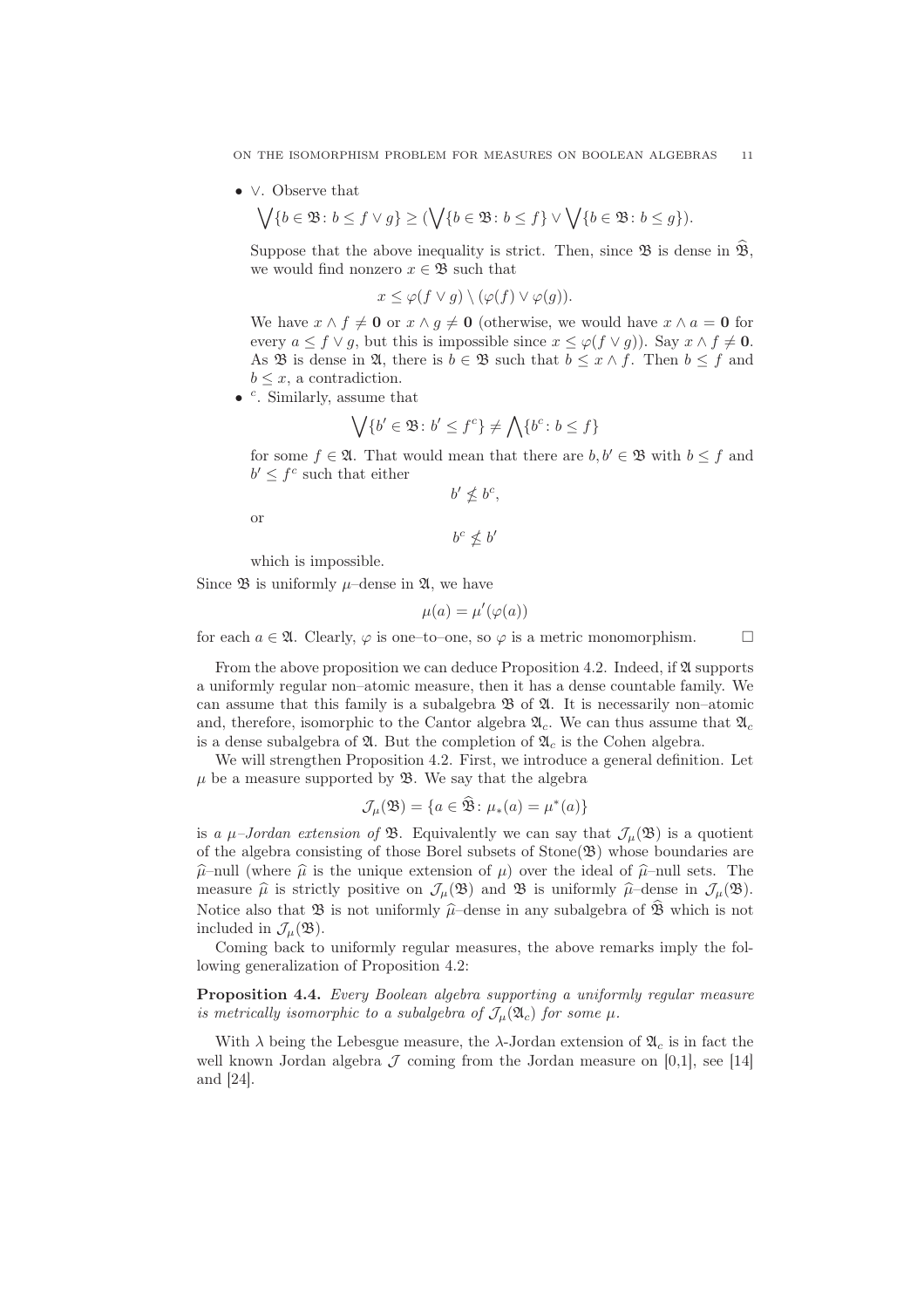In Theorem 4.9 we will generalize Proposition 4.4 further by showing that  $\mathcal{J}_{\mu}(\mathfrak{A}_{c}),$ which we will denote from now on by  $\mathcal{J}_{\mu}$ , is the same algebra for every non-atomic measure  $\mu$  on  $\mathfrak{A}_c$  with respect to isomorphism. So, in fact every  $\mathcal{J}_{\mu}$  is simply the Jordan algebra  $J$ . Let us proceed towards the proof.

In our setting all elements of the Cohen algebra are countable unions of elements of the generating tree T. The key tool in verifying if a given element of  $\mathfrak{C}$  is in  $\mathcal{J}_{\mu}$ are the partitions of 1 into elements of  $\mathcal{T}$ .

**Definition 4.5.** We will say that a partition  $\{a_n : n \in \omega\} \subseteq \mathcal{T}$  of 1 is good for  $\mu$ (or, shortly,  $\mu$ -good) if

$$
\sum_{n} \mu(a_n) = 1.
$$

**Proposition 4.6.** Consider a measure  $\mu$  on the Cantor algebra  $\mathfrak{A}_c$ . If a partition  $(a_n)_n$  is good for  $\mu$ , then for every  $M \subseteq \omega$ 

$$
\bigvee_{n\in M} a_n\in \mathcal{J}_\mu.
$$

If  $(a_n)_n$  is not good for  $\mu$ , then for every infinite co–infinite  $M \subseteq \omega$ 

$$
\bigvee_{n\in M} a_n\notin \mathcal{J}_\mu.
$$

*Proof.* Suppose first that  $(a_n)_n$  is good for  $\mu$ . Notice then that for any element  $c \in \mathfrak{C}$  we have

$$
\mu_*(c) = \sup \{ \sum_{n \in \omega} \mu(b_n) \colon b_n \in \mathfrak{A}_c, (b_n)_n \text{ is pairwise disjoint, } \bigvee b_n = c \}.
$$

To show that  $\mu_*(c) = \mu^*(c)$  we have to prove that  $\mu_*(c) + \mu_*(c^c) = 1$ , but if  $c = \bigvee_{n \in M} a_n$ , then

$$
1 \ge \mu_*(c) + \mu_*(c^c) \ge \sum_{n \in \omega} \mu(a_n) = 1,
$$

since  $(a_n)_n$  is good.

The second part of the proposition can be proved in the same way.  $\Box$ 

Notice that for every partition  $\{a_n : n \in \omega\} \subseteq \mathcal{T}$  of 1 there are measures  $\mu$ ,  $\nu$ , for which  $(a_n)_n$  is  $\mu$ –good and not  $\nu$ –good. Indeed, define the measures on  $(a_n)$  by  $\mu(a_n) = 1/2^{n+1}$  and  $\nu(a_n) = 1/2^{n+2}$  for every n and then extend them to strictly positive and non–atomic measures on  $\mathfrak{A}_c$ . It is also easy to see that for every measure  $\mu$  on  $\mathfrak{A}_c$  and  $\varepsilon > 0$  there is a partition  $(a_n)_n$  of **1** such that  $\Sigma_n \mu(a_n) < \varepsilon$ . In particular, there is no measure such that  $\mathcal{J}_\mu = \mathfrak{C}$  and therefore there is no strictly positive uniformly regular measure on the Cohen algebra. Of course, the Cohen algebra is Kelley, so we have the following

Corollary 4.7. There are Boolean algebras with a countable dense set (and, thus, Kelley) which do not support a uniformly regular measure.

Now we will show that a Boolean algebra  $\mathcal{J}_{\mu}$  is isomorphic to  $\mathcal{J}_{\lambda}$  for every non– atomic measure  $\mu$ . In analogy with what we have done with partitions of unity,  $\sum_n \mu(a_n) = \hat{\mu}(x)$ , where  $\hat{\mu}$  is the unique extension of  $\mu$  to  $\mathcal{J}_{\mu}$ . for a set  $x \in \mathcal{J}_{\mu}$  we say that  $\{a_n : n \in \omega\} \subseteq \mathcal{T}$  is a  $\mu$ -good partition of x if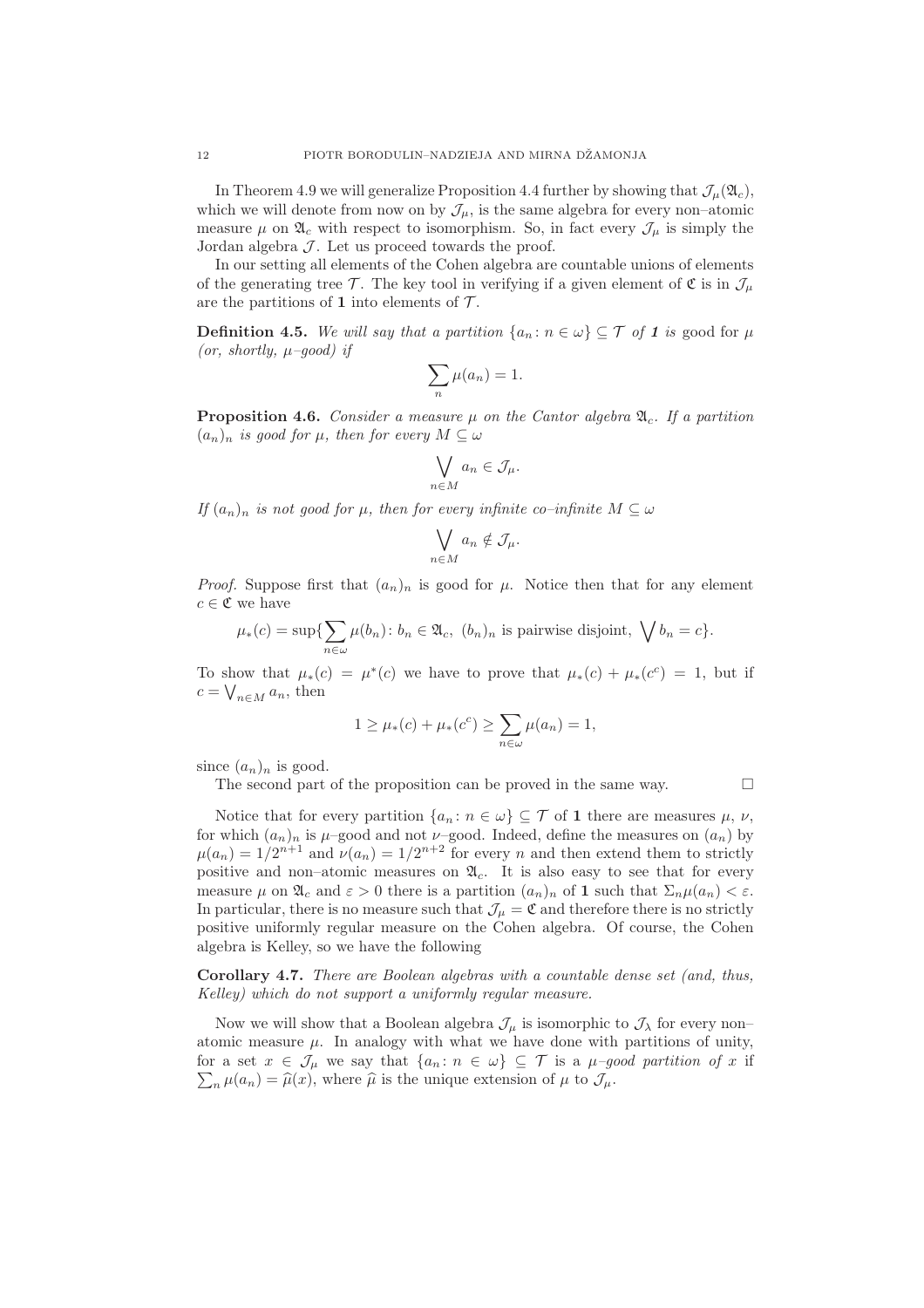**Lemma 4.8.** Let  $\mu$  be a non–atomic measure on  $\mathfrak{A}_c$  and  $\widehat{\mu}$  its (unique) extension to  $\mathcal{J}_{\mu}$ . For every  $x \in \mathcal{J}_{\mu}$  and every  $0 < \varepsilon < \mu(x)$  there is  $j \in \mathcal{J}_{\mu}$  such that  $j \leq x$ and  $\widehat{\mu}(j) = \varepsilon$ .

*Proof.* Assume without loss of generality that  $x = 1$ . Since  $\mu$  is non-atomic on  $\mathfrak{A}_{c}$ , it is easy to see that there is a  $\mu$ –good partition  $(a_n)_n$  of 1 such that

$$
\sum_{n\in N}\mu(a_n)=\varepsilon,
$$

where N is the set of odd numbers. Then  $j = \bigvee_{n \in N} a_n \in \mathcal{J}_{\mu}$  and, of course,  $\widehat{\mu}(j) = \varepsilon.$ 

We will use this fact to prove the following theorem.

**Theorem 4.9.** For every non–atomic stricly positive measure  $\mu$  on the Cantor algebra, the  $\mu$ -Jordan extension algebra  $(\mathcal{J}_{\mu}, \mu)$  is (metrically) isomorphic to  $(\mathcal{J}, \lambda)$ .

*Proof.* Let  $\mu$  be a measure on  $\mathfrak{A}_c$ , and let  $\widehat{\mu}$  be its extension to  $\mathcal{J}_{\mu}$ . We identify the  $\mathfrak{A}_c$ 's generating tree  $\mathcal T$  with  $2^{<\omega}$  here. We will find a subalgebra  $\mathfrak{A}'$  of  $\mathcal J_\mu$  such that

- there is an isomorphism  $\varphi: \mathfrak{A}_c \to \mathfrak{A}'$ ;
- $\mathfrak{A}'$  is dense in  $\mathcal{J}_{\mu}$ ;
- for every  $s \in 2^n$  we have  $\widehat{\mu}(\varphi(s)) = 1/2^n$ .

Fix an enumeration  $\mathfrak{A}_{c} \setminus \{ \emptyset \} = \{ d_n : n \in \omega \}.$  We will inductively define an isomorphism  $\varphi$  between  $\mathcal T$  and a subset of  $\mathcal J_\mu$ . Let  $\varphi(\emptyset) = 1$  and let  $m_0 = 0$ . Assume that we have defined  $\varphi(s)$  for every  $s \in 2^i$ ,  $i \leq m_n$  in such a way that  $\{\varphi(s): s \in 2^{m_n}\}\$ is a partition of 1 which is dense under  $\{d_1, \ldots, d_n\}$  and  $\widehat{\mu}(\varphi(s)) =$  $1/2^i$  for  $s \in 2^i$ .

For some  $s \in 2^{m_n}$  we have  $\varphi(s) \wedge d_{n+1} \neq \mathbf{0}$ . Using Lemma 4.8 we can find an element y of  $\mathcal{J}_{\mu}$  such that

- $\hat{\mu}(y) = 1/2^l$  for some  $l > m_n$ ;
- $y \leq \varphi(s) \wedge d_{n+1}$ .

Now define  $\varphi$  on  $2^l$  in such a way that

- $\varphi(t) = y$  for some  $t \in 2^l$  extending s;
- $\widehat{\mu}(\varphi(s)) = 1/2^l$  for  $s \in 2^l$ ;
- $\{\varphi(s): s \in 2^l\}$  is a partition of 1 refining  $\{\varphi(s): s \in 2^{m_n}\}.$

Put  $m_{n+1} = l$ . Define  $\mathfrak{A}'$  to be the algebra generated by  $\{\varphi(s): s \in 2^{<\omega}\}\$ and notice that  $\mathfrak{A}'$  is dense in  $\mathfrak{A}$  and  $\widehat{\mu}(\varphi(s)) = 1/2^{|s|}$  for  $s \in 2^{<\omega}$ . Now, consider the Jordan extension  $\mathcal{J}'_{\widehat{\mu}}$  of  $\mathfrak{A}'$ .

CLAIM:  $\mathcal{J}_{\mu} = \mathcal{J}'_{\widehat{\mu}}$ .

It is enough to show that every  $\mu$ -good partition of 1 into elements of the generating tree T can be refined to a  $\mu'$ -good partition of 1 into elements of  $\{\varphi(s): s \in 2^{<\omega}\}\$ and vice versa.

Let  $\{a_n : n \in \omega\} \subseteq 2^{\langle \omega \rangle}$  be a  $\mu$ -good partition of 1. Then, using the fact that  $\mathfrak{A}'$  is dense under  $\mathfrak{A}$ , for every n we can find a  $\mu'$ -good partition  $\{b_m^n : m \in \omega\} \subseteq$  $\{\varphi(s): s \in 2^{<\omega}\}\$  of  $a_n$ . Thus,  $\{b_m^n : m, n \in \omega\} \subseteq \{\varphi(s): s \in 2^{<\omega}\}\$ is a  $\mu'$ -good partition of 1.

The reverse implication can proved in the same way.  $\square_{\text{Claim}}$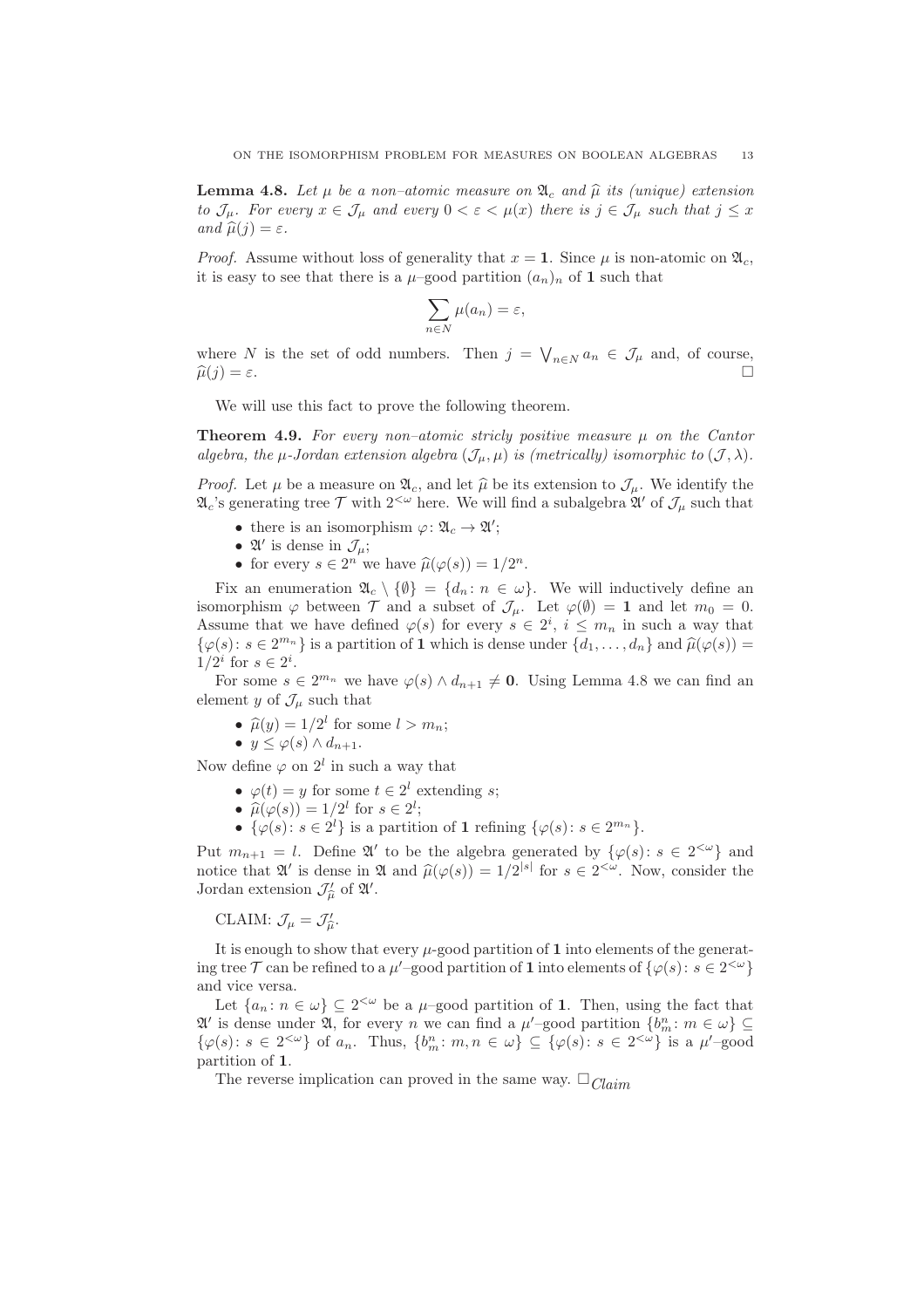Now, we want to show that there is a metric isomorphism  $\psi \colon \mathcal{J}_{\mu} \to \mathcal{J}$ . For  $s \in \mathcal{T}$  define

$$
\psi(\varphi(s)) = s.
$$

Of course  $\psi = \varphi^{-1}$  so it is an isomorphism. Additionally  $\hat{\mu}(s) = 1/2^{|s|} = \lambda(s)$ , so  $\psi$  is measure preserving. We can extend  $\psi$  to

$$
\psi\colon \mathcal{J}_{\widehat{\mu}}'\to \mathcal{J}.
$$

But  $\mathcal{J}'_{\hat{\mu}} = \mathcal{J}_{\mu}$ , so we are done.

$$
\Box
$$

The Maharam theorem implies that every complete Boolean algebra supporting a non–atomic σ–additive separable measure is metrically isomorphic to the Random algebra with the Lebesgue measure. Theorem 4.9 gives us an analogous theorem for uniformly regular measures. There is no complete Boolean algebra supporting a uniformly regular measure, but we can see a property of being isomorphic to the Jordan algebra as a property of being as close to completeness as possible without loosing uniform regularity.

Theorem 4.9 allows us to complete the proof of Theorem 4.1.

*Proof.* (of Theorem 4.1) Assume  $\mathfrak A$  supports a non–atomic uniformly regular measure  $\mu$ . By Proposition 4.2 ( $\mathfrak{A}, \mu$ ) is metrically isomorphic to a subalgebra of  $\mathcal{J}_{\mu}$ with  $\hat{\mu}$ , the unique extension of  $\mu$  to  $\hat{\mathfrak{A}}$ . By Theorem 4.9  $\mathcal{J}_{\mu}$  is metrically isomorphic to  $(\mathcal{J}, \lambda)$ , so  $(\mathfrak{A}, \mu)$  is metrically isomorphic to a subalgebra of  $\mathcal{J}$  with  $\lambda$ .

Assume now that a Boolean algebra  $\mathfrak A$  is a subalgebra of  $\mathcal I$  and that it has a dense Cantor subalgebra  $\mathfrak{B}$ . Then  $\mathfrak{B}$  is uniformly  $\lambda$ -dense in  $\mathfrak{A}$ , so  $\mathfrak{A}$  supports a uniformly regular measure.

Because of the complexity of non  $\sigma$ -complete Boolean algebras, it seems that every characterization here inevitably has to involve subalgebras, like in Theorem 4.1. So, we can only hope to fully characterize Boolean algebras supporting measures which are *maximal* with respect to some property.

The fact analogous to the first part of Theorem 4.1 for separable measures is an easy application of Maharam theorem.

**Proposition 4.10.** Assume a Boolean algebra  $\mathfrak{A}$  supports a non-atomic separable measure  $\mu$ . Then  $(\mathfrak{A}, \mu)$  is metrically isomorphic to a subalgebra of the Random algebra with the Lebesgue measure.

*Proof.* Consider the (unique) extension  $\hat{\mu}$  of  $\mu$  to  $\mathfrak{B} = \text{Borel}(\text{Stone}(\mathfrak{A}))$ . It is non– atomic and separable, so the measure  $\hat{u}$  defined on  $\mathcal{B}/\{b : \hat{u}(b) = 0\}$  is, by the Maharam theorem, metrically isomorphic to the Lebesgue measure on the Random algebra. Since  $\mu$  is strictly positive, the function  $\varphi \colon \mathfrak{A} \to \mathfrak{B}/\{b : \hat{\mu}(b) = 0\}$  defined by

$$
\varphi(a) = [a]_{\widehat{\mu}}
$$

is a monomorphism.

However, we cannot conclude from the above that every subalgebra of the Random algebra supports a non–atomic separable measure ( $Free(\omega_1)$ ) is one of the counterexamples). It is also unclear what assumption (analogous to containing a dense Cantor subalgebra in Theorem 4.1) should be added to Proposition 4.10 to obtain a characterization of algebras supporting non–atomic separable measures. Thus, uniform regularity seems to be a more convenient notion for our purposes.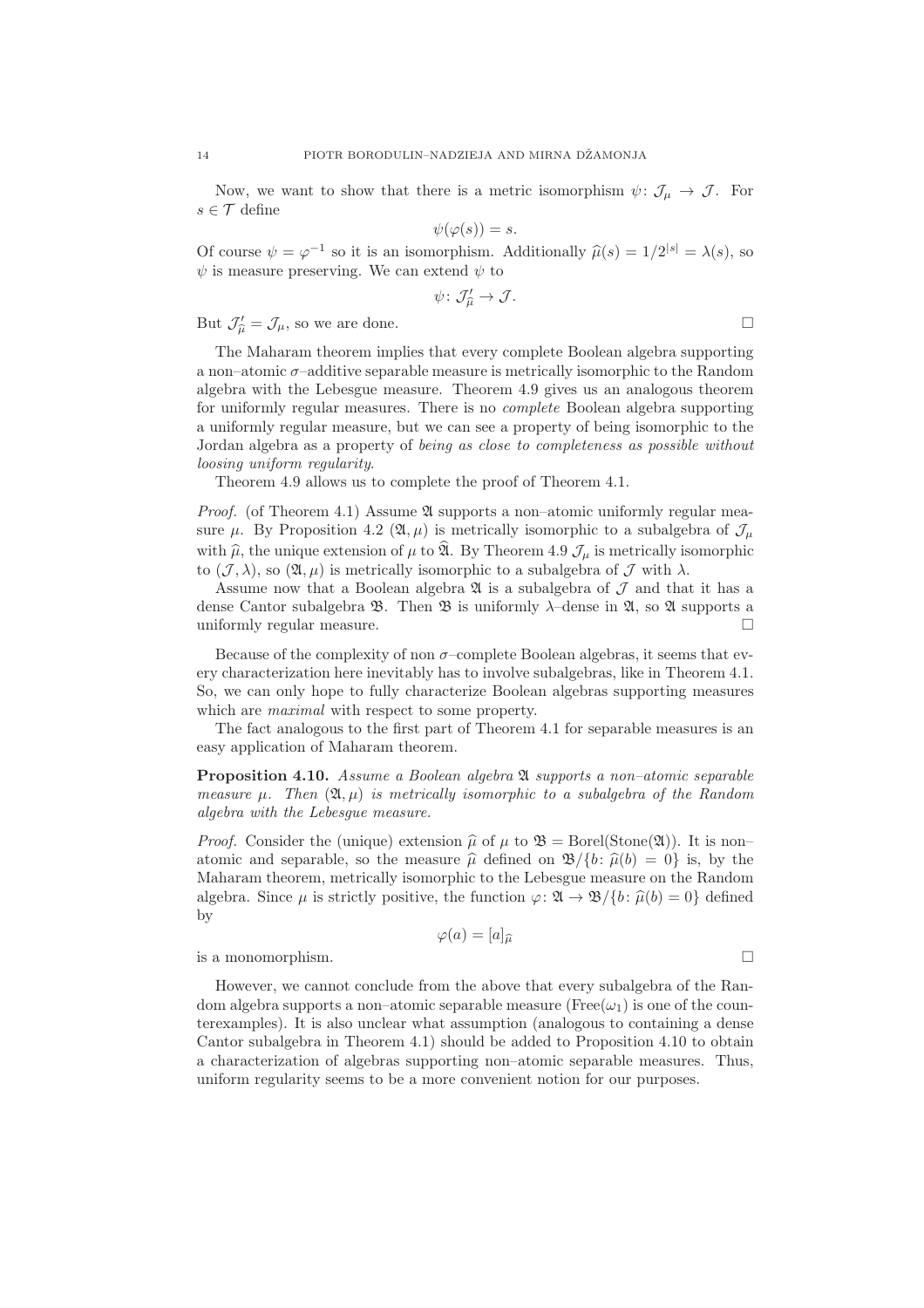#### 5. Higher cardinal versions of uniform regularity

The positive classification results that we obtained when replacing separability by uniform regularity motivate us to consider higher cardinal versions of uniform regularity. The results that we have on this subject are preliminary and the further research is planned in the future. Nevertheless, the partial results we do have seem worth mentioning in this brief section.

For a strictly positive measure  $\mu$  on a non–trivial Boolean algebra  $\mathfrak{B}$  we can define the cardinal number

 $ur(\mu) = min\{\kappa : \text{there is a uniformly } \mu - \text{dense family } \mathcal{F} \subseteq \mathfrak{B} \text{ with } |\mathcal{F}| = \kappa\}.$ 

This is a well defined cardinal invariant since  $\mathfrak B$  is uniformly  $\mu$ -dense in  $\mathfrak B$ . Moreover, if the algebra is non–atomic, this cardinal invariant is always an infinite cardinal. In relation with known cardinal invariants of Boolean algebras and measures, notice that clearly  $ur(\mu)$  is  $\geq$  than the Maharam type of  $\mu$  and also than the pseudoweight  $\pi(\mathfrak{B})$ , which is defined as the smallest cardinality of a set A of positive elements in  $\mathfrak{B}$  such that for all  $b \in \mathfrak{B} \setminus \{0\}$  there is  $a \in A$  such  $a \leq b$ .

**Lemma 5.1.** Suppose that  $\mu$  is a non-atomic strictly positive measure on a Boolean algebra **B**. Then there is a partition of unity  $\{a_n : n < \omega\}$  such that for every n and every  $\mathbf{0} \neq b \leq a_n$  we have that  $ur(\mu | b) = ur(\mu | a_n)$ .

*Proof.* Let us call an element  $a \in B$  uniform if for every  $0 \neq b \leq a$  we have that  $\text{ur}(\mu | b) = \text{ur}(\mu | a)$ . We claim that the set of uniform elements is dense in B. If not, we can find a sequence  $\{b_n: n < \omega\}$  of elements of B such that  $ur(\mu | b_n) > ur(\mu | b_{n+1}),$  which gives an infinite decreasing sequence of cardinals. Now it suffices to take a maximal antichain in the family of uniform elements. Such an antichain must be countable, by the ccc property of the algebra, and it must be a partition of unity by the density of the set of uniform elements.  $\Box$ 

The above Lemma parallels the reduction in Maharam's theorem to homogeneous measures. We shall say that a measure  $\mu$  on an algebra  $\mathfrak{B}$  is uniformly  $\kappa$ -regular if 1 is a uniform element and  $ur(\mu) = \kappa$ . We would like to classify pairs  $(\mathfrak{B}, \mu)$  where  $\mu$  is a uniformly κ-regular measure on **B**, for various κ. For  $\kappa = \aleph_0$  we have already determined that these pairs are exactly subalgebras of the Jordan algebra with the Lebesgue measure.

We need to introduce higher analogues of the Jordan algebra.

Let us denote by  $\lambda_{\kappa}$  the usual product measure on  $2^{\kappa}$  and by  $\mathfrak{A}_{\kappa}$  the clopen algebra of  $2^{\kappa}$ . We shall also denote by  $\mathcal{T}_{\kappa}$  the family of basic clopen sets in  $2^{\kappa}$ , which can be identified with the free algebra on  $\kappa$  generators. Then Kakutani's theorem says that  $\lambda_{\kappa}$  is obtained as an extension of the measure on  $\mathcal{T}_{\kappa}$  which to each basic clopen set of the form  $[s]$  assigns  $1/2^{|dom(s)|}$ . The point is that all Borel sets are indeed measurable when we extend the measure, even though the completion of  $\mathfrak{A}_{\kappa}$  only gives us the Baire algebra  $\mathfrak{B}_{\kappa}$ , which in general does not contain all Borel subsets of  $2^{\kappa}$ . We obtain the same algebra if we work with  $[0,1]^{\kappa}$ in place of  $2^{\kappa}$ , and we denote both of these measures as  $\lambda_{\kappa}$ .

Now we shall define analogues of the Jordan algebra. For any  $\kappa$  let  $\mathcal{J}^{\kappa}$  be the algebra of those open sets in  $[0,1]^{\kappa}$  whose boundaries have the  $\lambda_{\kappa}$  measure 0, so  $\mathcal{J}^{\omega} = \mathcal{J}$ . In other words,  $\mathcal{J}^{\kappa} = \mathcal{J}_{\lambda_{\kappa}}(\text{Free}(\kappa))$ . We might hope to prove that a Boolean algebra supports a uniformly  $\kappa$ -regular measure if and only if it is isomorphic to a subalgebra of the algebra  $\mathcal{J}^{\kappa}$  containing a dense copy of some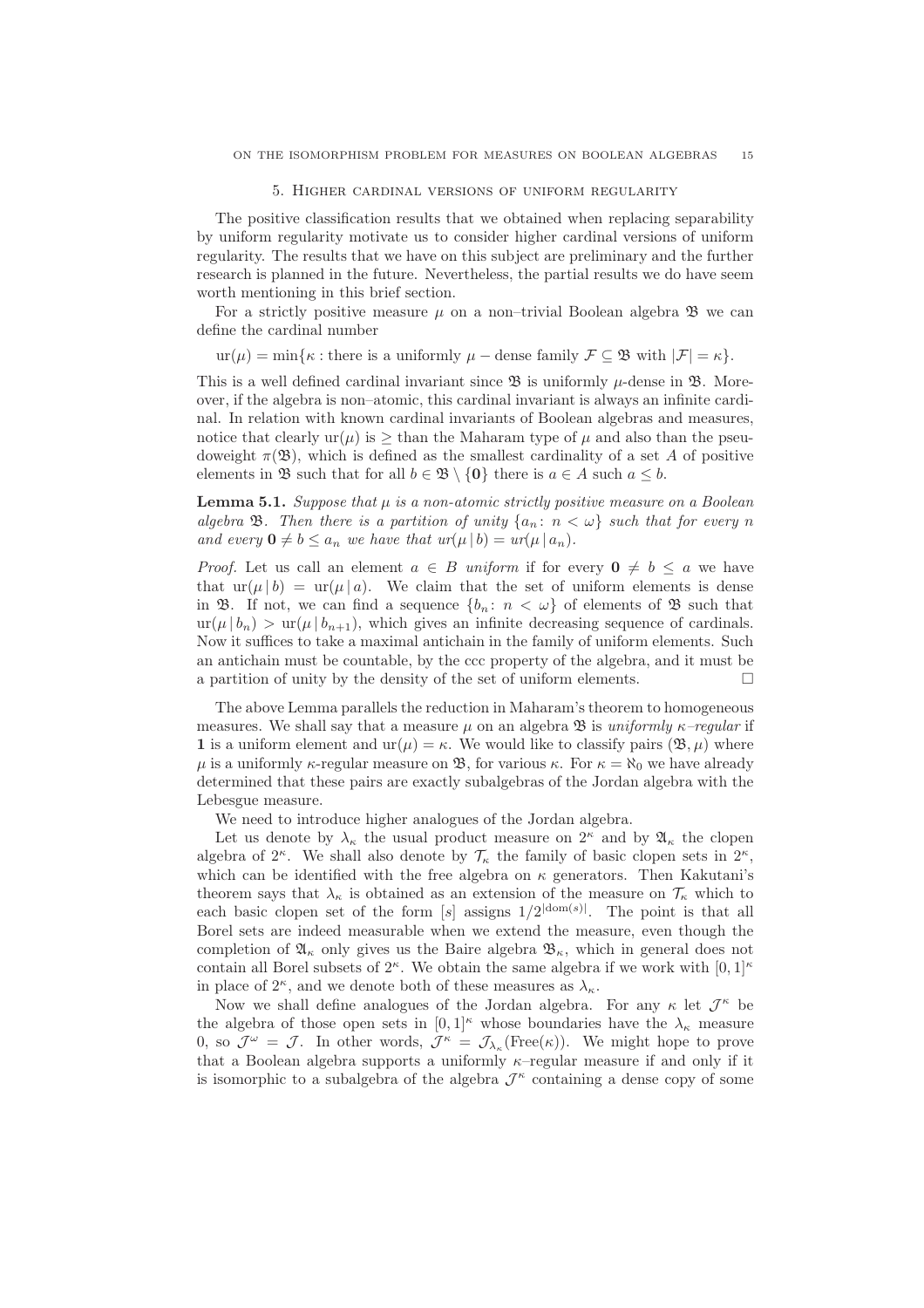fixed nice algebra  $\mathfrak{A}_\kappa^*$ . Note however that certainly this hypothetic  $\mathfrak{A}_\kappa^*$  cannot be  $\mathfrak{A}_{\kappa}$ , since as soon as a Boolean algebra contains a copy of  $\mathcal{T}_{\kappa}$ , it has an independent sequence of length  $\kappa$  and hence it supports a measure of type  $\kappa$ . However, for  $\kappa > \omega$ there may be Boolean algebras  $\mathfrak B$  that do not support a measure of type  $\kappa$  but all measures  $\mu$  on  $\mathfrak{B}$  satisfy  $ur(\mu) \geq \kappa$ , see Section 6 for examples. It is in fact more reasonable to widen our acceptance criterion from a fixed  $\mathfrak{A}_\kappa^*$  to a quotient of  $\mathfrak{A}_\kappa$ , as suggested by the following observation which generalizes Proposition 4.2.

**Proposition 5.2.** If a Boolean algebra supports a uniformly  $\kappa$ -regular (non-atomic) measure, then it is isomorphic to a subalgebra of the completion of a quotient of  $Free(\kappa).$ 

*Proof.* Let  $\mathfrak A$  be a Boolean algebra that supports a uniformly  $\kappa$ -regular measure and let  $\mathfrak B$  be a uniformly  $\mu$ -dense subset of  $\mathfrak A$  size  $\kappa$ . We may assume that  $\mathfrak B$  is a Boolean algebra. Therefore  $\mathfrak{B}$  is isomorphic to a quotient  $\mathfrak{B}'$  of Free $(\kappa)$ . Let  $\mathfrak{C}'$  be the completion of  $\mathfrak{B}'$ , we shall show that  $\mathfrak A$  is isomorphic to a subalgebra of  $\mathfrak{C}'$ . To do this, we use exactly the same definition of  $f$  as in the proof of Proposition 4.2 and the proof that  $f$  is a homomorphism remains the same.

If we wish to generalise further, we need to develop the analogues of the uniqueness of the Jordan algebra. The proof we had in the separable case rested upon the uniqueness of the Cantor algebra. In the higher-dimensional case we cannot hope for that, but perhaps we can obtain uniqueness restricted to algebras that have the same dense set. This research brings us out of the scope of the present article and we plan it for the future work.

## 6. Separability versus uniform regularity

In Section 4 we presented a characterization of Kelley algebras supporting uniformly regular measures. Finding a characterization of Kelley algebras supporting separable measures seems to be a more difficult task (see e.g. [5]) as well as finding a characterization of Kelley algebras carrying only separable measures. The latter is at least possible under  $MA(\omega_1)$ :

**Theorem 6.1.** ([7, Theorem 9]) If a Boolean algebra carries only separable measures, then it is small. Under  $MA(\omega_1)$  the converse implication holds.

However, consistently there are small Boolean algebras carrying a non–separable measure (see e.g. the literature listed in [28] after Theorem 6.4).

The natural question is if one can use the result from the previous section to get some information about properties of Kelley algebras supporting only separable measures. Some connections of uniform regularity and separability are obvious: e.g. uniformly regular measures are separable. The following fact indicates that there are some more subtle relationships at work.

**Theorem 6.2.** ([2, Theorem 4.6]) Every Boolean algebra carries either a nonseparable measure or a measure which is uniformly regular.

Recently, Mikołaj Krupski proved the above theorem in a more general setting, see [19].

One should point out here that (consistently) there are small Boolean algebras without uniformly regular measures. Indeed, Talagrand ([26]) used CH to construct a small Gronthendieck space  $K$ , i.e. a space such that there are no nontrivial (i.e. not weakly convergent) weakly<sup>∗</sup> convergent sequences of measures on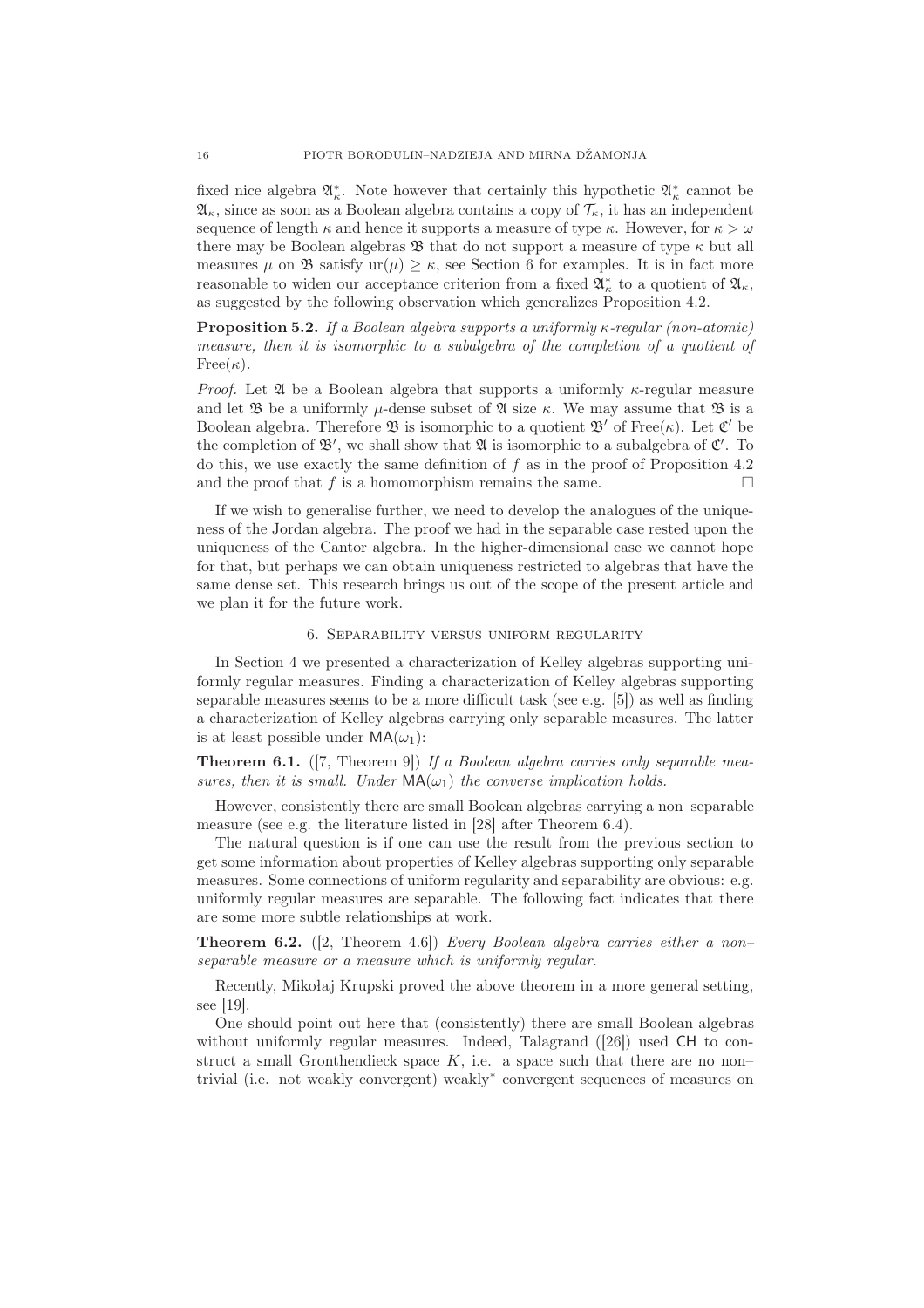K. Grothendieck property implies that  $P(K)$  does not have  $G_{\delta}$  points, and thus (by [25, Proposition 2]) K does not carry a uniformly regular measure. Talagrand's example is zero-dimensional and cannot be continuously mapped onto  $[0, 1]^{\omega_1}$ . Thus, it is the Stone space of a small Boolean algebra without a uniformly regular measure. Such an example cannot be, however, constructed without additional axioms, because of Theorem 6.1 and Theorem 6.2.

Notice also, that the alternative in Theorem 6.2 is, by no means, exclusive. There are many Boolean algebras with both non–separable and uniformly regular measures (the Jordan algebra can serve as an example here).

For our purposes a *strictly positive* version of Theorem 6.2 would be most desirable. However, it turned out that we cannot hope for that:

## Theorem 6.3. There is a Kelley algebra supporting only separable measures but no uniformly regular one.

We will prove this theorem building on ideas contained in [1]. Bell constructed in this paper a Boolean space which is separable, which does not have a countable  $\pi$ -base and whose algebra of clopen subsets is small.

The space presented below is similar to the space constructed by Bell. However, our approach is different and, at least for our purposes, simpler than that of Bell. In particular, it allows us to prove that each measure supported by this space is separable.

First, we introduce some notation. For  $A \subseteq \omega$  let  $A^0 \subseteq 2^{\omega}$  be the set of the form

$$
A^{0} = \{ x \in 2^{\omega} \colon \forall n \in A \ \ x(n) = 0 \}.
$$

For a family  $\mathcal{A} \subseteq P(\omega)$  let

$$
\mathcal{A}^0 = \{A^0 \colon A \in \mathcal{A}\}.
$$

If  $A \subseteq P(\omega)$ , then let  $\mathfrak{A}(\mathcal{A}) \subseteq P(2^{\omega})$  be the Boolean algebra generated by  $\mathcal{A}^0$  and let  $K(\mathcal{A})$  be the Stone space of this algebra. For  $A \subseteq \omega$  let

$$
A^{1} = \{ x \in 2^{\omega} \colon \exists n \in A \ \ x(n) = 1 \}.
$$

Of course  $A^1 = (A^0)^c$  for every  $A \subseteq \omega$ .

Let us collect some immediate observations:

**Proposition 6.4.** 1) If Fin is the set of finite subsets of  $\omega$ , then Fin<sup>0</sup> generates  $Clop(2^{\omega})$ ;

2) If Fin  $\subseteq A$ , then  $\mathfrak{A}(A)$  is an extension of the Cantor algebra (and there is a continuous function from  $K(\mathcal{A})$  onto  $2^{\omega}$ ). Every  $x \in 2^{\omega}$  can be interpreted as a closed subset of  $K(\mathcal{A})$ . Namely, for  $x \in 2^{\omega}$  let  $F_x$  be the set of all ultrafilters on  $\mathfrak{A}(\mathcal{A})$  extending the filter generated by

$$
\{\{n\}^0 \colon x(n) = 0\} \cup \{\{n\}^1 \colon x(n) = 1\};
$$

For  $A \subseteq P(\omega)$  the family of elements of the form

$$
A_0^0 \cap A_1^0 \cap \cdots \cap A_k^0 \cap A_{k+1}^1 \cap \cdots \cap A_n^1
$$

is a base of  $K(\mathcal{A})$ . Every element of  $\mathfrak{A}(\mathcal{A})$  is a finite union of sets of this form. Since  $A^0 \cap B^0 = (A \cup B)^0$ , if A is closed under taking finite unions, then elements of the above base can be written in a simpler form:

$$
A^0 \cap A_0^1 \cap \ldots \cap A_n^1
$$

for  $A, A_0, \ldots, A_n \in \mathcal{A}$ .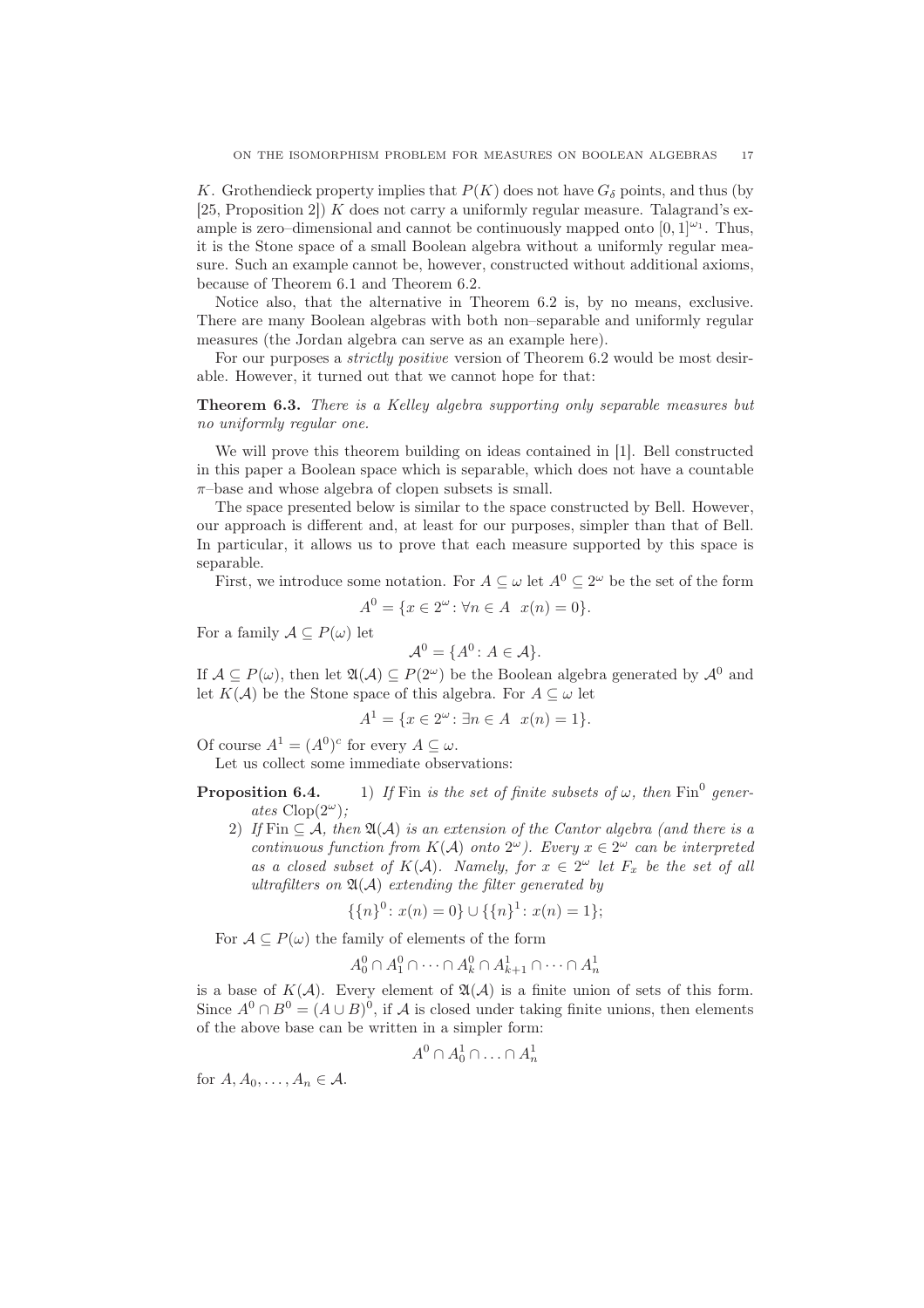Before pointing out which particular family  $A$  we will consider, we prove two general theorems concerning spaces  $K(\mathcal{A})$ .

**Proposition 6.5.** Let Fin  $\subseteq A \subseteq P(\omega)$ . Then there is a countable family of closed subsets F of K(A) such that for every nonempty open set U in K(A) there is  $F \in \mathcal{F}$ such that  $F \subseteq U$ . Consequently,  $K(A)$  is separable.

Proof. Let

 $\mathcal{F} = \{F_x \colon x \in 2^\omega, \ x(n) = 1 \text{ for finitely many } n \text{'s}\},\$ 

where  $F_x$  is as in Proposition 6.4 (2). Let  $U \subseteq K(\mathcal{A})$  be an open subset. Without loss of generality we can assume that it is of the form

$$
U = A_0^0 \cap A_1^0 \cap \ldots \cap A_k^0 \cap A_{k+1}^1 \cap \ldots \cap A_n^1,
$$

for  $A_1, \ldots, A_n \in \mathcal{A}$ . If U is nonempty, then for every  $i > k$  we have

$$
B_i = A_i \setminus (A_0 \cup \cdots \cup A_k) \neq \emptyset.
$$

Pick  $n_i \in B_i$  for every  $k < i \leq n$ . Let  $x \in 2^{\omega}$  be such that  $x(n_i) = 1$  for every i and  $x(n) = 0$  if there is no i such that  $n = n_i$ . Then  $F_x \in \mathcal{F}$  and  $F_x \subseteq U$ .

**Proposition 6.6.** Let Fin  $\subseteq A \subseteq P(\omega)$  and assume that A is closed under finite unions. Suppose that A does not have a cofinal family of cardinality  $\lambda$ , i.e. for every  $A_0 \subseteq A$  of size  $\lambda$  there is  $B \in A$  such that  $B \setminus A \neq \emptyset$  for every  $A \in A_0$ . Then  $K(\mathcal{A})$  does not have a  $\pi$ -base of size  $\lambda$ .

*Proof.* Suppose V is a  $\pi$ -base of  $K(\mathcal{A})$ . We can assume that it consists of sets of the form

$$
V = A_V^0 \cap A_0^1 \cap \ldots \cap A_n^1
$$

for  $A_V, A_0, \ldots, A_n \in \mathcal{A}$ . Assume that  $B \in \mathcal{A}$  is infinite and  $V \in \mathcal{V}$  is such that  $V \subseteq B^0$ . Clearly,  $B \subseteq A_V$ . So, if we let  $\mathcal{A}_0 = \{A_V : V \in \mathcal{V}\}\)$ , then

•  $|\mathcal{A}_0| \leq |\mathcal{V}|,$ 

• for every  $B \in \mathcal{A}$  there is  $A \in \mathcal{A}_0$  such that  $B \subseteq A$ , so  $\lambda < |\mathcal{A}_0|$ . Therefore,  $\lambda < |\mathcal{V}|$ .

Notice that if a family  $A$  contains an uncountable pairwise almost disjoint family  $(A_{\alpha})_{\alpha<\omega_1}$ , then  $(A_{\alpha}^0)_{\alpha<\omega_1}$  forms an uncountable independent sequence in  $\mathfrak{A}(\mathcal{A})$  and consequently  $\mathfrak{A}(\mathcal{A})$  is big. So, if we want to construct a Kelley algebra which is small (to omit supporting a non–separable measure, cf. Theorem 6.1), we have to use a family which does not contain many pairwise almost disjoint sets.

The natural example of such a family satisfying also the conditions of Theorem 6.6 is the following. Let  $\{T_\alpha: \alpha < \omega_1\} \subseteq P(\omega)$  be such that  $T_0 = \emptyset$  and for every  $\alpha < \beta < \omega_1$  the set  $T_\alpha \setminus T_\beta$  is finite and  $T_\beta \setminus T_\alpha$  is infinite. Shortly speaking,  $(T_\alpha)_\alpha$ is a strictly  $\subseteq^*$ –increasing tower. Let T consists of those sets  $T \subseteq \omega$  such that  $T = T_\alpha \cup F$  for some  $\alpha < \omega_1$  and some finite  $F \subseteq \omega$ .

Notice that  $\mathcal T$  satisfies the assumptions of Proposition 6.6, so  $K(\mathcal T)$  is a separable space without a countable  $\pi$ -base. Now we will prove that all measures on  $K(\mathcal{T})$ are separable.

Recall that if  $\mu$  is a non–separable measure on a Boolean algebra  $\mathfrak{A}$ , then we can find an uncountable family A of generators of  $\mathfrak A$  and  $\varepsilon > 0$  such that

$$
\mu(A \bigtriangleup B) > \varepsilon
$$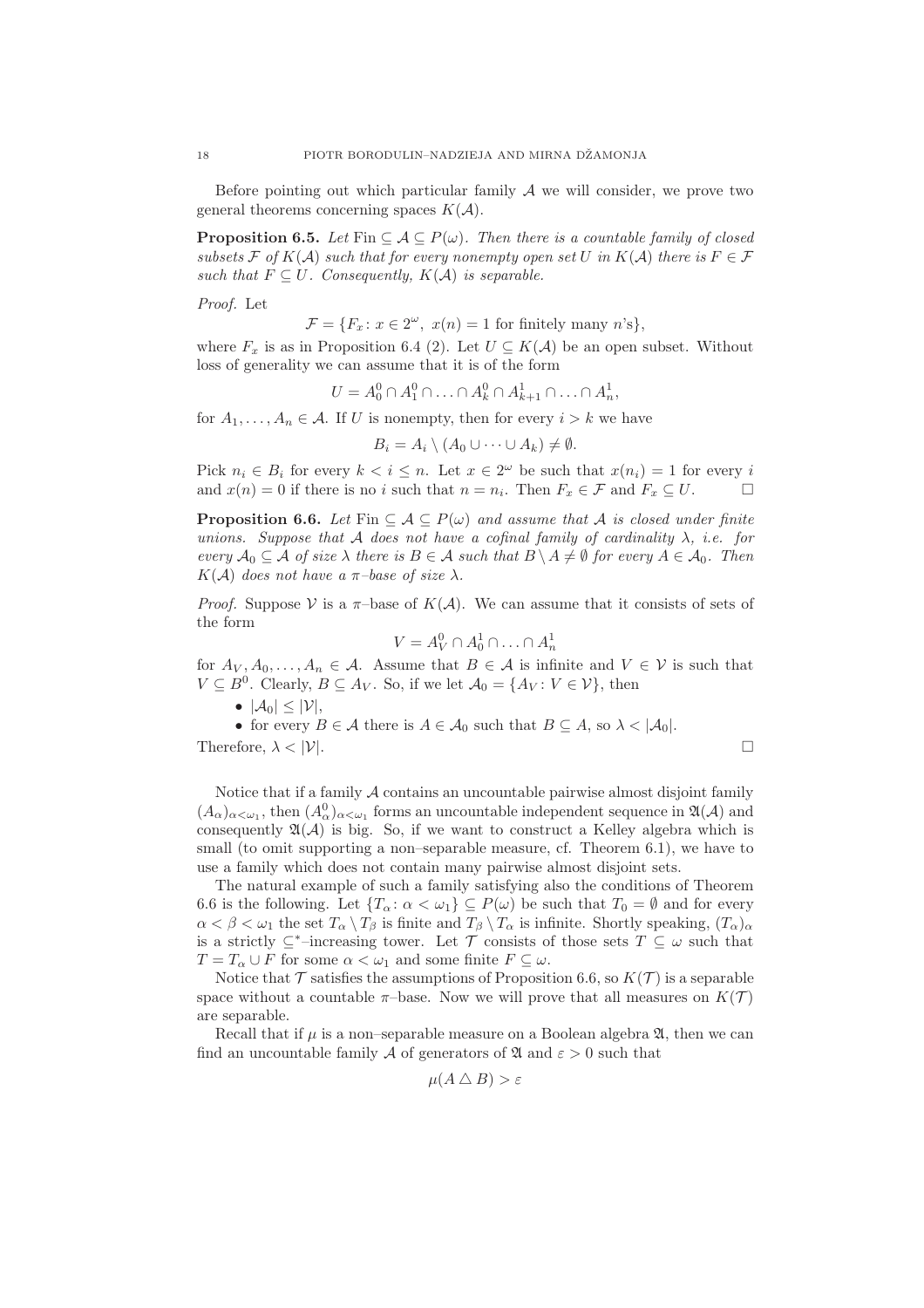for every distinct A,  $B \in \mathcal{A}$ . Otherwise, we could find a countable family B which is  $\mu$ –dense in the set of generators of  $\mathfrak{A}$ . But then the (countable) Boolean algebra generated by  $\beta$  would be  $\mu$ –dense in  $\mathfrak{A}$ , and so  $\mu$  would be separable.

## **Theorem 6.7.** Every measure on  $\mathfrak{A}(\mathcal{T})$  is separable.

*Proof.* Suppose toward a contradiction that there is a non–separable measure  $\mu$  on  $\mathfrak{A}(\mathcal{T})$ . Then using the above remark assume that

$$
\mu(T_\alpha^1 \bigtriangleup T_\beta^1) > \varepsilon
$$

for every  $\alpha < \beta < \omega_1$ . We can do it since  $\{T^1 : T \in \mathcal{T}\}\$  generates  $\mathfrak{A}(\mathcal{T})$  and we can consider a subalgebra of  $\mathfrak{A}(\mathcal{T})$  if necessary.

For  $\alpha < \omega_1$  denote

$$
\rho(T_{\alpha}) = \sup \{ \mu(F^1) \colon F \in \text{Fin}, F \subseteq T_{\alpha} \}.
$$

Notice that  $\rho(T_{\alpha}) = \nu_*(T_{\alpha}^1)$ , where  $\nu = \mu|\mathfrak{A}(\mathrm{Fin}^1)$ , and that  $\rho(T_{\alpha}) \leq \mu(T_{\alpha}^1)$  for every  $\alpha$ .

Considering a sub-tower of  $(T_\alpha)_{\alpha<\omega_1}$  of height  $\omega_1$  if necessary, we can assume that  $|\mu(T_\alpha^1) - \mu(T_\beta^1)| < \varepsilon/3$  and  $\rho(T_\alpha) > \sup_{\alpha} \rho(T_\alpha) - \varepsilon/6$  for every  $\alpha, \beta < \omega_1$ .

CLAIM 1. We can assume that the tower  $(T_\alpha)_{\alpha<\omega_1}$  has the following property (\*): for every finite  $F \subseteq \omega$  either there is no  $\alpha < \omega_1$  such that  $F \subseteq T_\alpha$  or  $F \subseteq T_\alpha$ for uncountably many  $\alpha$ 's.

Enumerate  $\{F_n: n \in \omega\}$  the set of those finite sets which are included in  $T_\alpha$  for at most countably many  $\alpha$ 's. Let  $\alpha_n = \sup\{\alpha : F_n \subseteq T_\alpha\}$  and let  $\gamma = \sup_n \alpha_n$ . It is clear that  $(T_\alpha)_{\alpha>\gamma}$  is a tower of height  $\omega_1$  with the property (\*). So we can assume without loss of generality that  $\gamma = 0$  and  $(T_\alpha)_{\alpha < \omega_1}$  has property (\*).

CLAIM 2. For every  $\alpha < \beta$  we have

$$
\mu((T_{\alpha} \cup T_{\beta})^1) > \mu(T_{\beta}^1) + \varepsilon/3.
$$

Indeed,

$$
\varepsilon < \mu(T_\alpha^0 \bigtriangleup T_\beta^0) = \mu(T_\alpha^0) + \mu(T_\beta^0) - 2\mu((T_\alpha \cup T_\beta)^0).
$$

Hence

$$
2\mu((T_{\alpha} \cup T_{\beta})^0) < \mu(T_{\alpha}^0) + \mu(T_{\beta}^0) - \varepsilon \le 2\mu(T_{\beta}^0) + \varepsilon/3 - \varepsilon
$$

and

$$
\mu((T_{\alpha}\cup T_{\beta})^0) < \mu(T_{\beta}^0) - \varepsilon/3.
$$

Since  $(T_\alpha \cup T_\beta)^1 = ((T_\alpha \cup T_\beta)^0)^c$  we have

$$
\mu((T_{\alpha} \cup T_{\beta})^1) > \mu(T_{\beta}^1) + \varepsilon/3.
$$

CLAIM 3. If  $\alpha < \beta$  and  $F = T_{\alpha} \setminus T_{\beta}$ , then for every nonempty finite  $G \subseteq T_{\beta}$  we have  $\mu((F \cup G)^1) > \mu(G^1) + \varepsilon/3$ .

Using Claim 2 we have

$$
\mu(T_{\beta}^1) + \mu(F^1) - \mu(T_{\beta}^1 \cap F^1) = \mu(T_{\alpha}^1 \cup T_{\beta}^1) = \mu((T_{\alpha} \cup T_{\beta})^1) > \mu(T_{\beta}^1) + \varepsilon/3.
$$
  
Thus

$$
\mu(F^1) - \mu(T_\beta^1 \cap F^1) > \varepsilon/3
$$

and for every finite  $G \subseteq T_\beta$ 

$$
\mu(F^1) > \mu(G^1 \cap F^1) + \varepsilon/3, \quad \text{ so } \quad \mu(F^1 \setminus G^1) > \varepsilon/3.
$$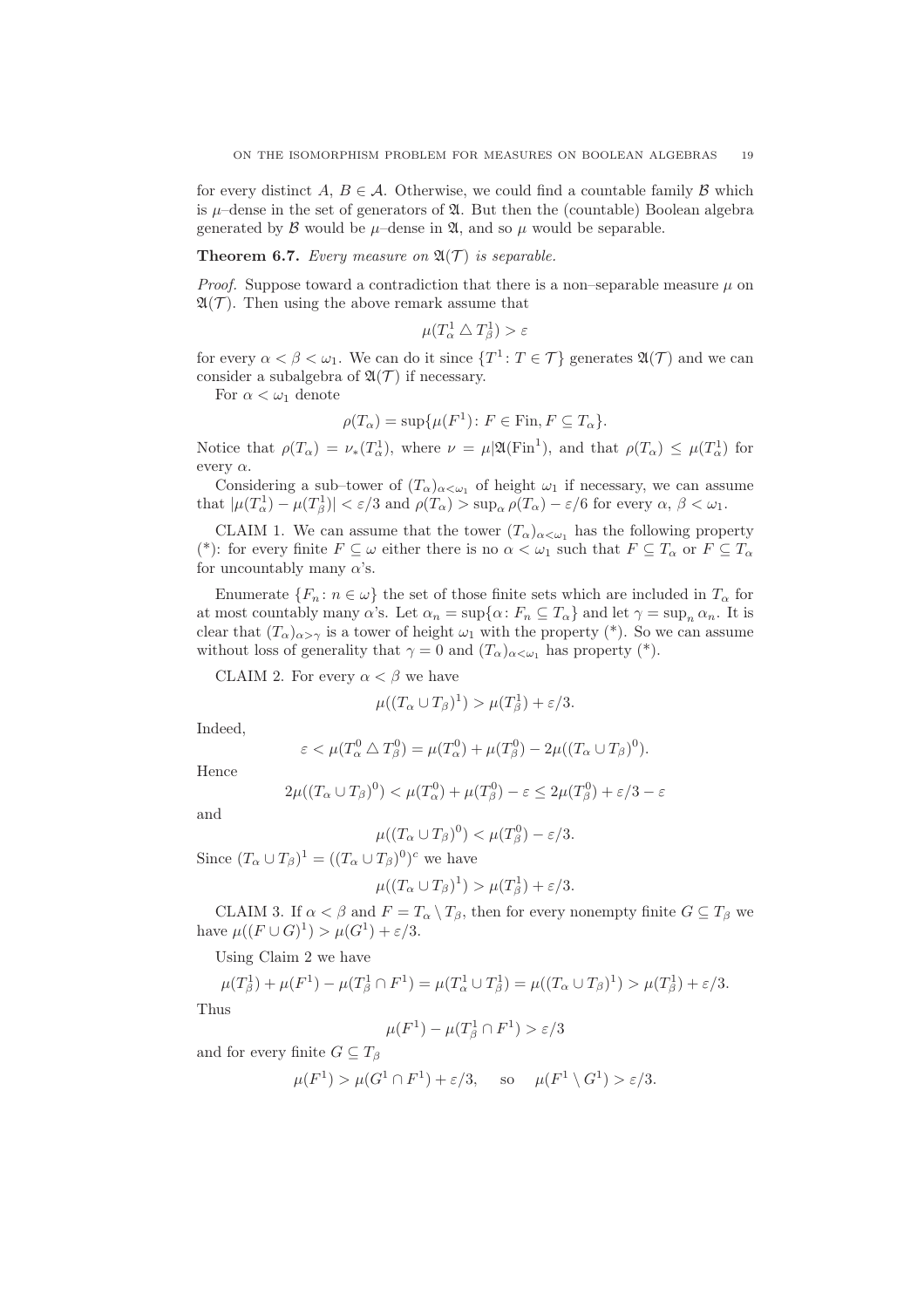Finally

$$
\mu((F \cup G)^1) = \mu(F^1 \cup G^1) > \mu(G^1) + \varepsilon/3,
$$

and Claim 3 is proved.

Now, let  $G \subseteq T_0$  be a finite set such that  $\mu(G^1) > \rho(T_0) - \varepsilon/6$ . Because of property (\*) there is  $\beta < \omega_1$  such that  $G \subseteq T_\beta$ . Let  $F = T_0 \setminus T_\beta$ . Then, using Claim 3 we have

$$
\mu((F \cup G)^1) > \mu(G^1) + \varepsilon/3 > \rho(T_0) - \varepsilon/6 + \varepsilon > \sup_{\alpha} \rho(T_\alpha) - 2\varepsilon/6 + \varepsilon/3 = \sup_{\alpha} \rho(T_\alpha).
$$

But  $F \cup G \subseteq T_0$ , so  $\mu((F \cup G)^1) \leq \rho(T_0)$ , a contradiction.

$$
\qquad \qquad \Box
$$

Now we are finally ready to present a proof of Theorem 6.3:

*Proof.* Since  $K(\mathcal{T})$  is separable,  $\mathfrak{A}(\mathcal{T})$  supports a strictly positive measure. Since  $K(\mathcal{T})$  does not have a countable  $\pi$ -base, it cannot support a uniformly regular measure. Finally, Theorem 6.7 implies that all measures on  $\mathfrak{A}(\mathcal{T})$  are separable.  $\Box$ 

We finish this section with two remarks, not connected directly to measures. First, we show that the fact that  $\mathfrak{A}(\mathcal{T})$  does not have an uncountable independent sequence can be deduced in a slightly simpler way.

## **Theorem 6.8.** The Boolean algebra  $\mathfrak{A}(\mathcal{T})$  is small.

*Proof.* We will prove that every filter on  $\mathfrak{A}(\mathcal{T})$  can be extended to an ultrafilter by countably many sets. This would imply that every closed subset of  $K(\mathcal{T})$  contains a point with a relatively countable  $\pi$ –character and, because of Shapirovsky's theorem (see [28, Theorem 6.1]) that  $\mathfrak{A}(\mathcal{T})$  is small.

First, observe that if  $A \subseteq P(\omega)$ , F is a filter on  $\mathfrak{A}(\mathcal{A})$  and there is no  $A \in \mathcal{A}$ such that  $\mathcal F$  can be extended by  $A^0$ , then  $\mathcal F$  is an ultrafilter. Of course, the same holds true for the sets of the form  $A^1$ .

Let F be a filter on  $\mathfrak{A}(\mathcal{T})$ . Notice that without loss of generality we can assume that  $\{n\}^0 \in \mathcal{F}$  or  $\{n\}^1 \in \mathcal{F}$  for every  $n \in \omega$ , extending  $\mathcal{F}$  by at most countably many sets, if necessary.

For  $T \in \mathcal{T}$  say that the level of T is  $\alpha$  if  $T =^* T_\alpha$  (denote it by  $\text{lv}(T) = \alpha$ ). Assume F is not an ultrafilter and let  $\gamma$  be the minimal number such that there is S of level  $\gamma$  such that  $\mathcal F$  can be extended by  $S^1$ . Notice that since  $S^1 \notin \mathcal F$  the set  ${n}^0 \in \mathcal{F}$  for every  $n \in S$ .

Extend  $\mathcal F$  to  $\mathcal F'$  by  $S^1$ . Then extend  $\mathcal F'$  to  $\mathcal F''$  by countably many sets in such a way that  $\mathcal{F}''$  cannot be extended by any element of the set

$$
\{T^0\colon \mathrm{lv}(T)\leq \gamma\}.
$$

It can be done since the above set is countable.

We will show that  $\mathcal{F}''$  is an ultrafilter by showing that it cannot be extended by a set  $T^0$  for  $T \in \mathcal{T}$ . Indeed, let  $T \in \mathcal{T}$ . If  $\text{lv}(T) \leq \gamma$ , then either  $T \in \mathcal{F}''$  or  $\mathcal{F}''$  cannot be extended by T. If  $\text{lv}(T) > \gamma$ , then the set  $S \setminus T$  is finite. Moreover  $(S \setminus T)^0 \in \mathcal{F}$ . So, the set  $T^0 \cap (S \setminus T)^0 \supseteq S^0$  cannot be added to  $\mathcal{F}''$ , and thus  $\mathcal{F}''$ cannot be extended by  $T^0$ .

The following theorem is also worth mentioning in this context. A Boolean algebra is minimally generated if there is a maximal chain in the lattice of its subalgebras and this chain is well–ordered (for a more intuitive but longer definition, see e.g. [18, Section 0]). The class of minimally generated Boolean algebras is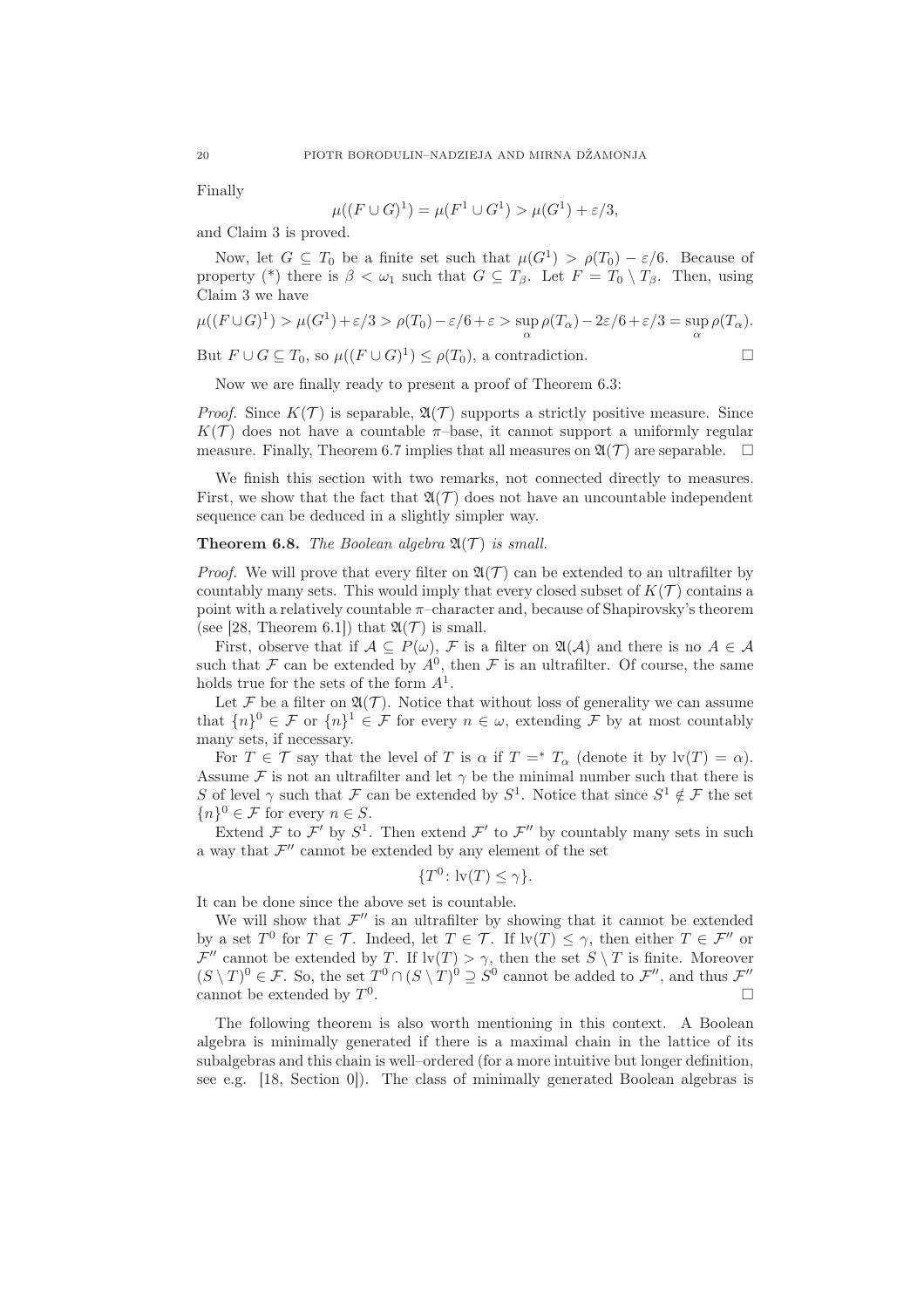quite a big sub–class of small Boolean algebras. In [18] Koppelberg posed even the question if those classes are equal (she answered it negatively in [17, Example 1]). Minimally generated Boolean algebras are interesting from the point of view of measure theory because they carry only separable measures. Moreover, the following theorem holds.

**Theorem 6.9.** ([2, Theorem 4.15]) Every minimally generated Kelley algebra supports a uniformly regular measure.

It follows that the Boolean algebra constructed above is an another example of a small Boolean algebra which is not minimally generated.

### **REFERENCES**

- 1. M. G. Bell, G<sup>κ</sup> *subspaces of hyadic spaces*, Proc. Amer. Math. Soc. 104 (1988), no. 2, 635–640. MR 962841 (90a:54062)
- 2. P. Borodulin-Nadzieja, *Measures on minimally generated Boolean algebras*, Topology Appl. 154 (2007), no. 18, 3107–3124. MR 2364639 (2009c:28008)
- 3. R. Camerlo and S. Gao, *The completeness of the isomorphism relation for countable Boolean algebras*, Trans. Amer. Math. Soc. 353 (2001), no. 2, 491–518. MR 1804507 (2001k:03097)
- 4. G. W. Day, *Superatomic Boolean algebras*, Pacific J. Math. 23 (1967), 479–489. MR 0221993 (36 #5045)
- 5. M. Džamonja and G. Plebanek, *Strictly positive measures on Boolean algebras*, J. Symbolic Logic 73 (2008), no. 4, 1416–1432. MR 2467227 (2010b:03077)
- 6. E. G. Effros, *Transformation groups and* C<sup>∗</sup> *-algebras*, Ann. of Math. (2) 81 (1965), 38–55. MR 0174987 (30 #5175)
- 7. D. H. Fremlin, *On compact spaces carrying Radon measures of uncountable Maharam type*, Fund. Math. 154 (1997), no. 3, 295–304. MR 1475869 (99d:28019)
- 8. H. Friedman and L. Stanley, *A Borel reducibility theory for classes of countable structures*, J. Symbolic Logic 54 (1989), no. 3, 894–914. MR 1011177 (91f:03062)
- 9. H. Gaifman, *Concerning measures on Boolean algebras*, Pacific J. Math. 14 (1964), 61–73. MR 0161952 (28 #5156)
- 10. S. Gao, *Invariant descriptive set theory*, Pure and Applied Mathematics (Boca Raton), vol. 293, CRC Press, Boca Raton, FL, 2009. MR 2455198 (2011b:03001)
- 11. S. S. Goncharov, *Countable Boolean algebras and decidability*, Siberian School of Algebra and Logic, Consultants Bureau, New York, 1997. MR 1444819 (98h:03044b)
- 12. L. A. Harrington, A. S. Kechris, and A. Louveau, *A Glimm-Effros dichotomy for Borel equivalence relations*, J. Amer. Math. Soc. 3 (1990), no. 4, 903–928. MR 1057041 (91h:28023)
- 13. A. Horn and A. Tarski, *Measures in Boolean algebras*, Trans. Amer. Math. Soc. 64 (1948), 467–497. MR 0028922 (10,518h)
- 14. C. Jordan, *Remarques sur les integrales definies*, J. Math. Pures Appl. 8 (1892), 69–99.
- 15. V. Kanovei, *Borel equivalence relations*, University Lecture Series, vol. 44, American Mathematical Society, Providence, RI, 2008, Structure and classification. MR 2441635 (2009f:03060)
- 16. J. L. Kelley, *Measures on Boolean algebras*, Pacific J. Math. 9 (1959), 1165–1177. MR 0108570  $(21 \ \#7286)$
- 17. S. Koppelberg, *Counterexamples in minimally generated Boolean algebras*, Acta Univ. Carolin. Math. Phys. 29 (1988), no. 2, 27–36. MR 983448 (90a:06014)
- 18. , *Minimally generated Boolean algebras*, Order 5 (1989), no. 4, 393–406. MR 1010388 (90g:06022)
- 19. M. Krupski, *Regularity properties of measures on compact spaces*, preprint.
- 20. D. Maharam, *On homogeneous measure algebras*, Proc. Nat. Acad. Sci. U. S. A. 28 (1942), 108–111. MR 0006595 (4,12a)
- 21. R. D. Mauldin (ed.), *The Scottish Book: Mathematics from the Scottish Cafe*, Birkhauser, 1982. MR 666400
- 22. S. Mercourakis, *Some remarks on countably determined measures and uniform distribution of sequences*, Monatsh. Math. 121 (1996), no. 1-2, 79–111. MR 1375642 (97j:28029)
- 23. F. J. Murray and J. Von Neumann, *On rings of operators*, Ann. of Math. (2) 37 (1936), no. 1, 116–229. MR 1503275